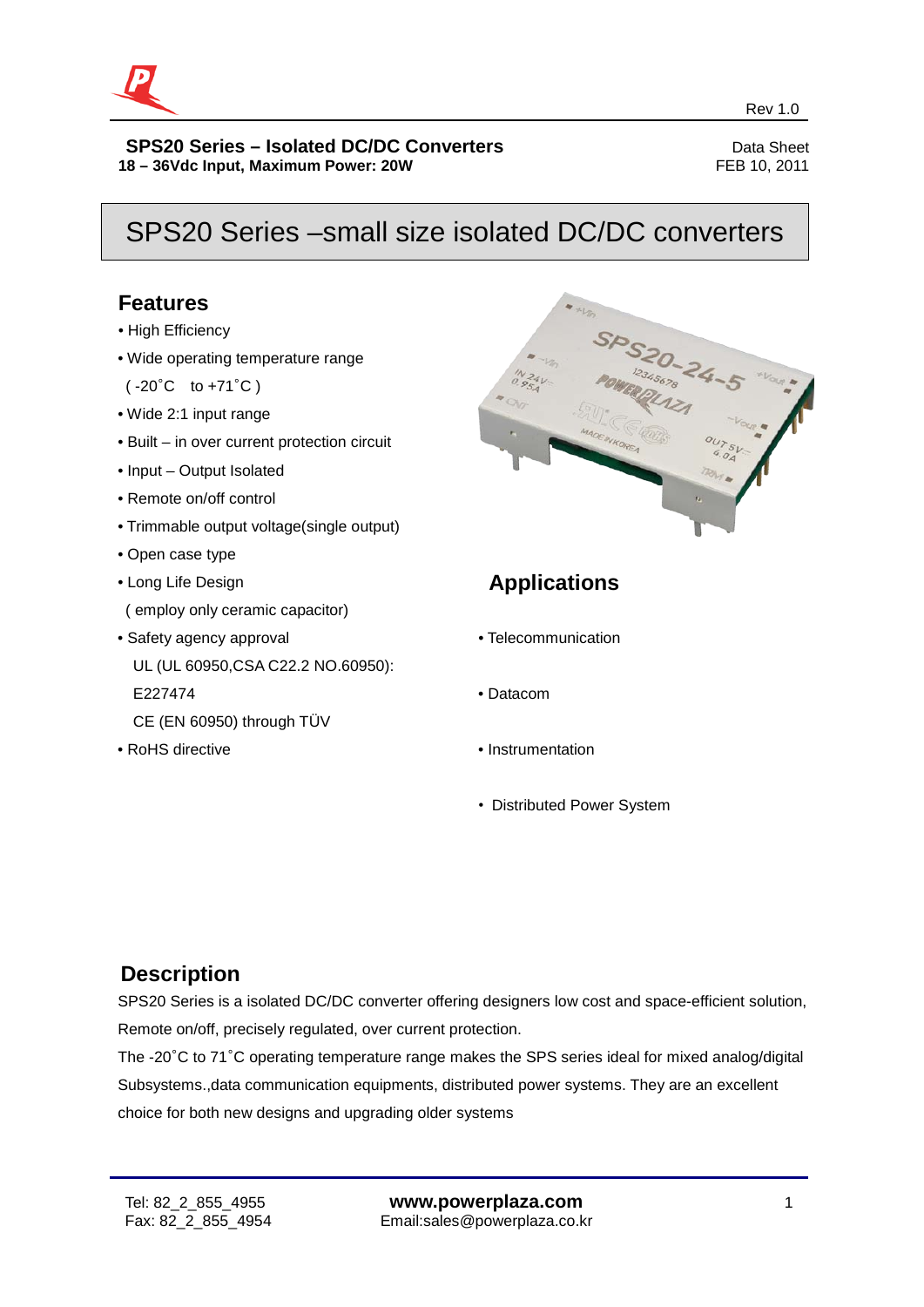

## **Absolute Maximum Ratings**

| Parameter                            | Min   | Typ                      | Max | Unit         | <b>Notes</b> |
|--------------------------------------|-------|--------------------------|-----|--------------|--------------|
| Input Voltage Continuous             | 18    | -                        | 36  | VDC          |              |
| <b>Operating Ambient Temperature</b> | $-20$ | $\overline{\phantom{a}}$ | 85  | $^{\circ}$ C |              |
| Storage Temperature                  | -40   | $\blacksquare$           | 105 | $^{\circ}$ C |              |
| I/O Isolation Voltage                |       | ۰                        | 500 | VAC          |              |

Stresses in excess of the absolute maximum ratings can cause permanent damage to the device

## **Electrical Specifications**

## **Input Characteristics**

| Parameter                     | Symbol | Min | <b>Typ</b> | Max | Unit    |
|-------------------------------|--------|-----|------------|-----|---------|
| Operating voltage Range       |        | 18  |            | 36  | Vdc     |
| Maximum Input current         | lin    |     | 0.969      |     | A       |
| (At nominal input voltage and |        |     |            |     | ( @5V ) |
| Maximum Output Power)         |        |     |            |     |         |
| No load Input Current         |        |     |            |     | mA      |
| SPS20-24-3R3                  |        |     | 43         |     |         |
| SPS20-24-5                    |        |     | 51         |     |         |
| SPS20-24-12                   |        |     | 18         |     |         |
| SPS20-24-15                   |        |     | 17         |     |         |
| SPD20-24-1212                 |        |     | 18         |     |         |
| SPD20-24-1515                 |        |     | 18         |     |         |
| Disabled input current        |        |     |            |     | mA      |
| SPS20-24-5                    |        |     |            |     |         |
| (Remote on/off control)       |        |     |            |     |         |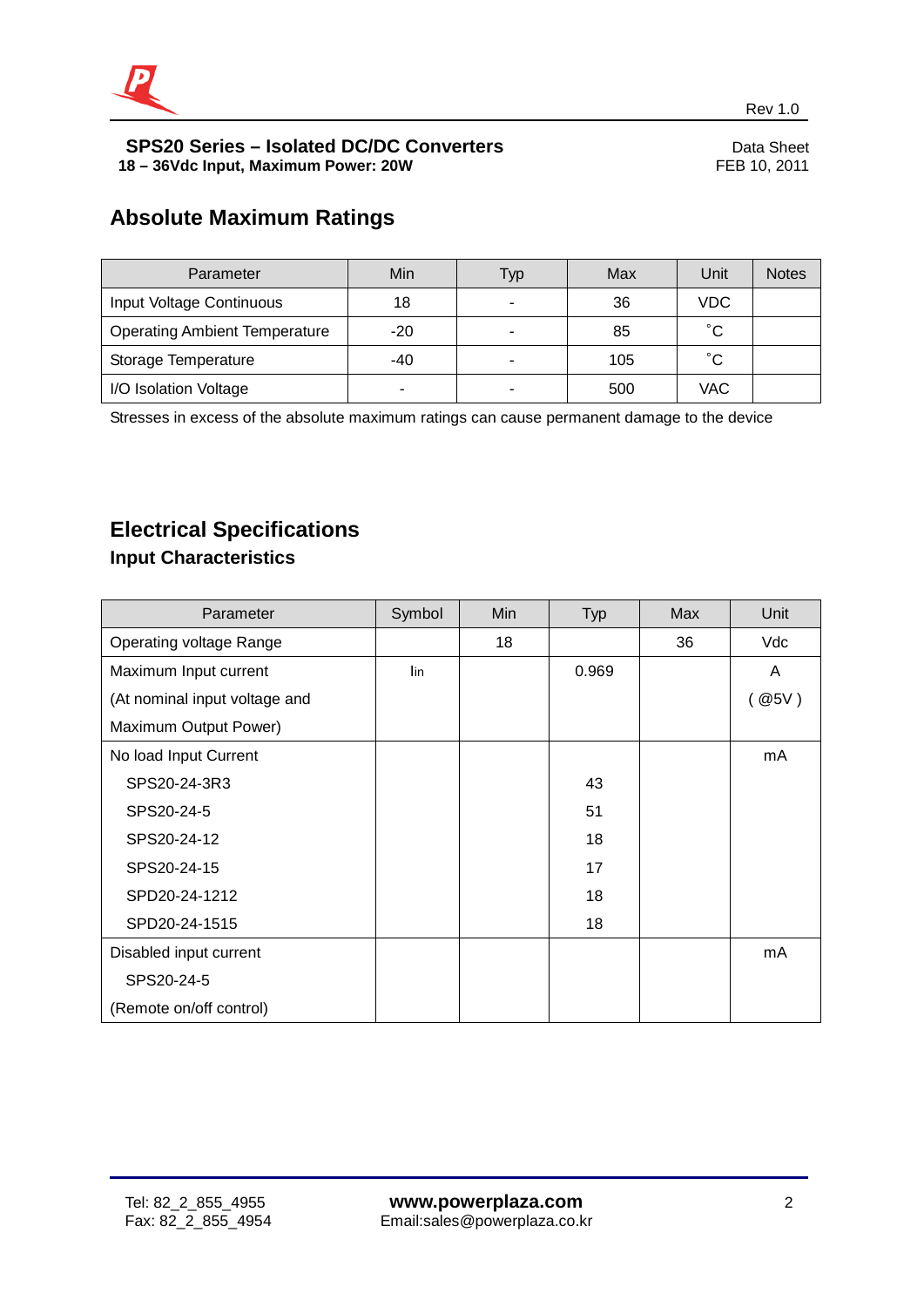

## **Output Characteristics**

T<sub>A =</sub>  $+25^{\circ}$ C Vin = 18 ~ 36V unless otherwise specified

| Parameter                                                   | Symbol | Min  | <b>Typ</b> | Max   | Unit |
|-------------------------------------------------------------|--------|------|------------|-------|------|
| Output Voltage tolerance                                    | Vo     |      | ÷,         | ±2    | $\%$ |
| <b>Output Current</b>                                       | lo     |      |            |       |      |
| SPS20-24-3R3                                                |        |      |            | 4.0   | A    |
| SPS20-24-5                                                  |        |      |            | 4.0   | Α    |
| SPS20-24-12                                                 |        |      |            | 1.7   | A    |
| SPS20-24-15                                                 |        |      |            | 1.4   | Α    |
| SPD20-24-1212                                               |        |      |            | 850   | mA   |
| SPD20-24-1515                                               |        |      |            | 680   | mA   |
|                                                             |        |      |            |       |      |
| Output Regulation;                                          |        |      |            |       |      |
| - Line Regulation                                           |        |      |            | ±0.5  | %    |
| (From minimum input voltage to                              |        |      |            |       |      |
| maximum input voltage, constant                             |        |      |            |       |      |
| load)                                                       |        |      |            |       |      |
| - Load Regulation                                           |        |      |            | ±1    | %    |
| (From no load to maximum load,                              |        |      |            |       |      |
| Constant load)                                              |        |      |            |       |      |
| <b>Output Current Limit</b>                                 |        | >105 |            |       | %    |
| (Automatic recovery)                                        |        |      |            |       |      |
| Output Ripple and noise                                     | mVp-p  |      |            | 1% of | mV   |
| (Vin = 24V, and Io = Max Output Current                     |        |      |            | Vout  |      |
| Bandwidth 20MHz, 1uF Ceramic cap)                           |        |      |            |       |      |
| Efficiency                                                  |        |      |            |       |      |
| SPS20-24-3R3                                                |        |      | 86         |       | $\%$ |
| SPS20-24-5                                                  |        |      | 88         |       | %    |
| SPS20-24-12                                                 |        |      | 89         |       | $\%$ |
| SPS20-24-15                                                 |        |      | 89         |       | $\%$ |
| SPD20-24-1212                                               |        |      | 89         |       | $\%$ |
| SPD20-24-1515                                               |        |      | 89         |       | $\%$ |
| $(100\% \text{ of max } I_0, \text{ V}_{in} = 24 \text{V})$ |        |      |            |       |      |

revenues and the contract of the contract of the contract of the contract of the Rev 1.0  $\sim$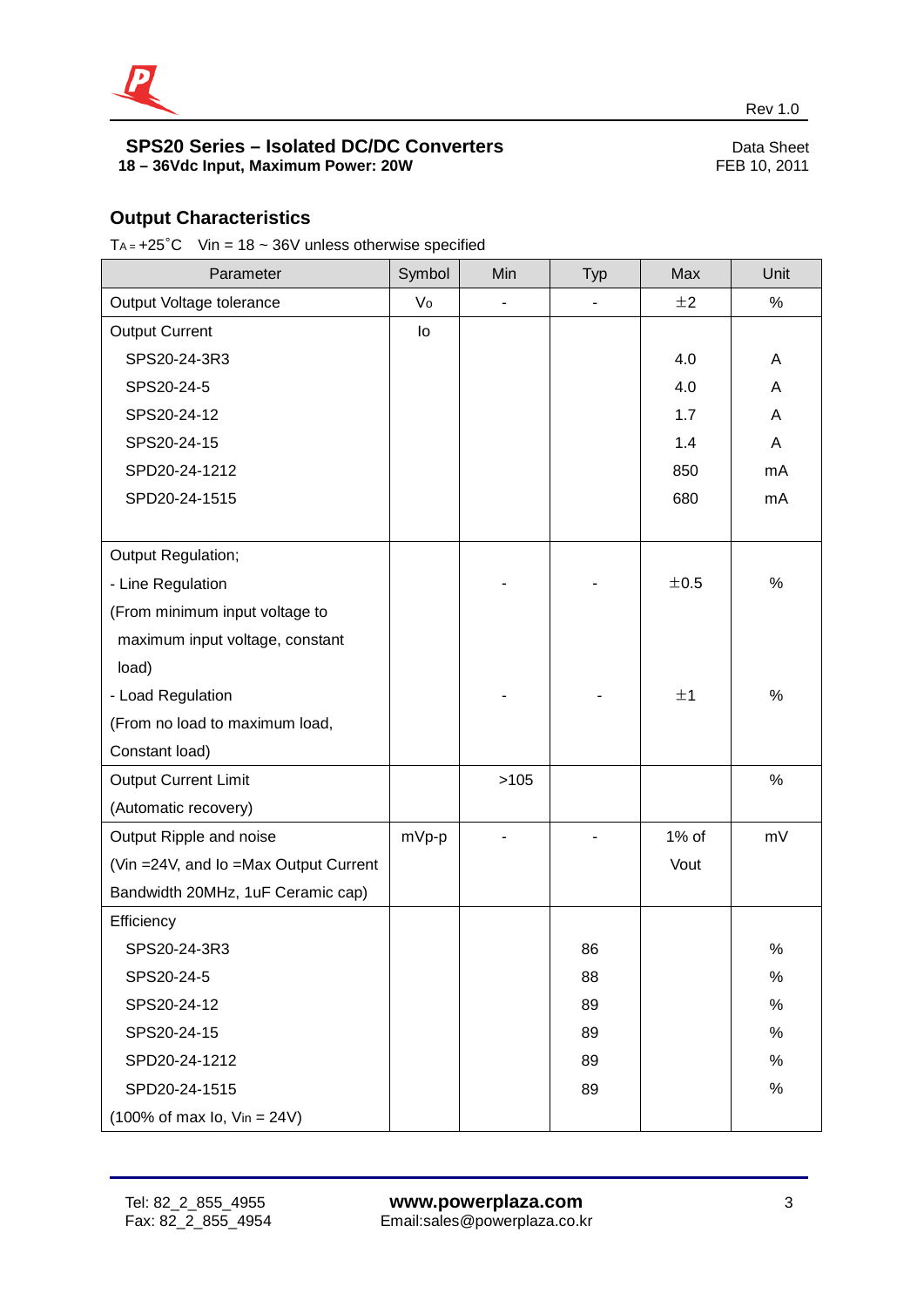

| <b>Dynamic Load Response</b> |  | 土 | $3%$ of | mV |
|------------------------------|--|---|---------|----|
| (1uF Ceramic                 |  |   | Output  |    |
| 50% to 100 %, 100% to 50%,   |  |   | Voltage |    |
| $Tr = 100uS$                 |  |   |         |    |
| Start - Up Time              |  |   | 10      | ms |
| Turn – on overshoot          |  |   | 5       | %  |
| Maximum output capacitance   |  |   |         | μF |

## **Isolation Specifications**

| Parameter                    | Symbol      | Min  | <b>Typ</b> | <b>Max</b> | Unit       |
|------------------------------|-------------|------|------------|------------|------------|
| I/O Isolation Voltage        |             |      |            |            |            |
| (AC500V, 1 Min)              |             |      |            |            |            |
| - Input-Output:              |             |      | ۰          | 500        | VAC        |
| - Input-Case:                |             |      |            | 500        | <b>VAC</b> |
| - Output-case:               |             |      |            | 500        | VAC        |
| <b>Isolation Resistance</b>  | <b>RISO</b> |      |            |            |            |
| - Output-Case                |             | >100 | ۰          |            | $M\Omega$  |
| (at DC500V at $25^{\circ}$ C |             |      |            |            |            |
| And 70%RH for 1 min)         |             |      |            |            |            |
| <b>Isolation Capacitance</b> | Ciso        |      |            |            | рF         |

## **General Specifications**

| Parameter                  | Symbol | Min | Typ | <b>Max</b> | Unit       |
|----------------------------|--------|-----|-----|------------|------------|
| <b>Switching Frequency</b> |        |     | 300 |            | <b>KHz</b> |
| Remote ON/OFF control      |        |     |     |            |            |
| - Positive Logic           |        |     |     |            |            |
| On = short to - $V$ in     |        |     |     |            |            |
| $Off = open$               |        |     |     |            | <b>VDC</b> |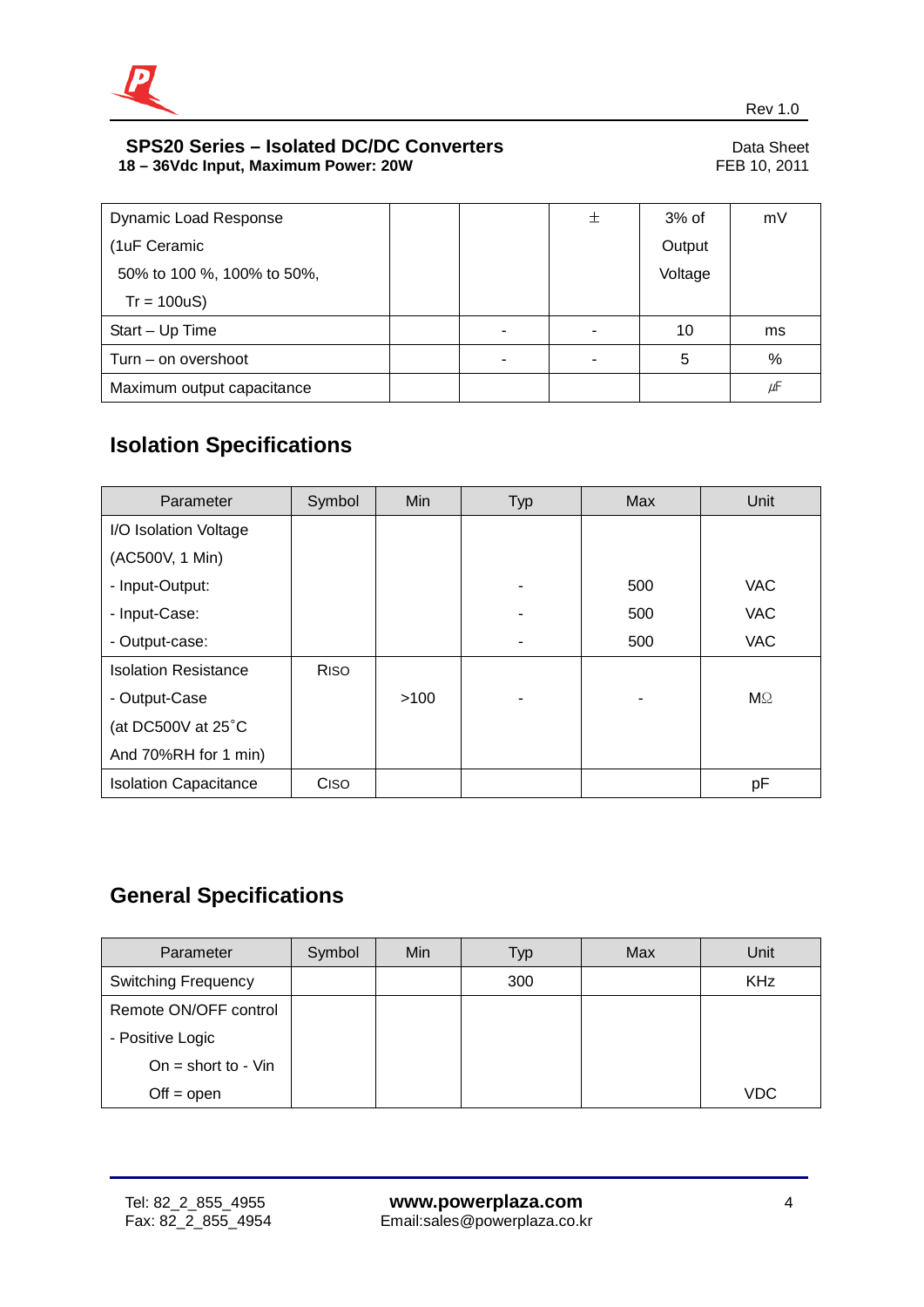

| Output voltage trim |                | ±10  |  | %     |
|---------------------|----------------|------|--|-------|
| range               |                |      |  |       |
| <b>MTBF</b>         | $5.5x10^5$     |      |  | hrs   |
| <b>Dimensions</b>   | 30.5x12.2x45.7 |      |  | mm    |
| (W.H.L)             |                |      |  |       |
| Weight              | -              | 14.8 |  | Grams |

## **Environmental**

| Parameter                    | Symbol | Min   | Тур | Max   | Unit         |
|------------------------------|--------|-------|-----|-------|--------------|
| <b>Operating Temperature</b> |        | $-20$ |     | $+85$ | $^{\circ}$ C |
| <b>Operating Humidity</b>    |        | 5     |     | 95    | $\%$         |
| (RH non-condensing)          |        |       |     |       |              |
| Storage Temperature          |        | -40   |     | 105   | $^{\circ}$ C |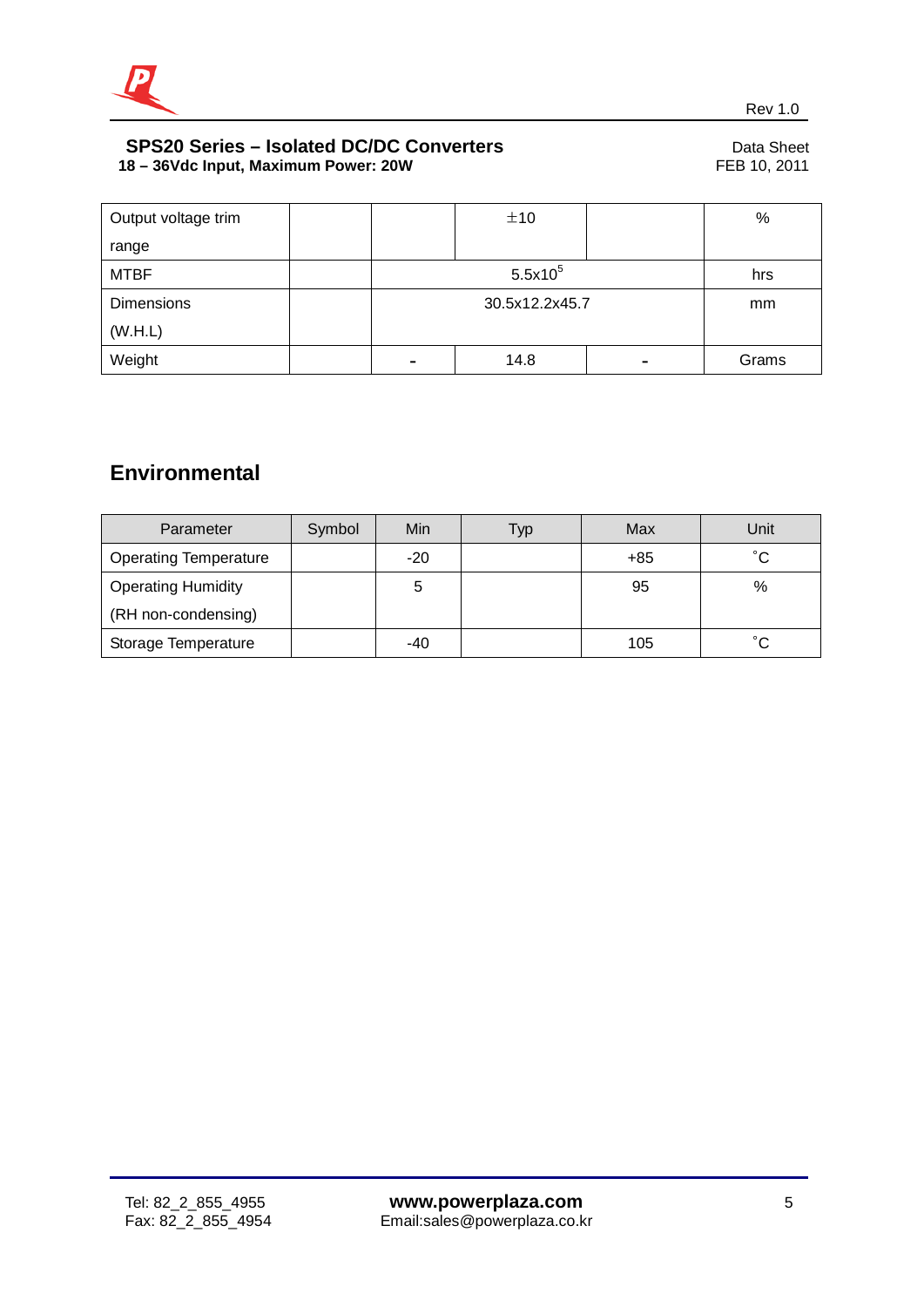

revenues and the contract of the contract of the contract of the contract of the Rev 1.0  $\sim$ 

## **Characteristic Curves Efficiency Curves**



Vin=24V, Vo=5V@4A , At 25°C



**SPD20-24-1212**



**SPS20-24-12**

Vin=24V, Vo=12V@1.7A , At 25°C



Vin=24V, Vo=+15V,-15V@0.7A , At 25°C

Vin=24V, Vo=+12V,-12V@0.85A , At 25°C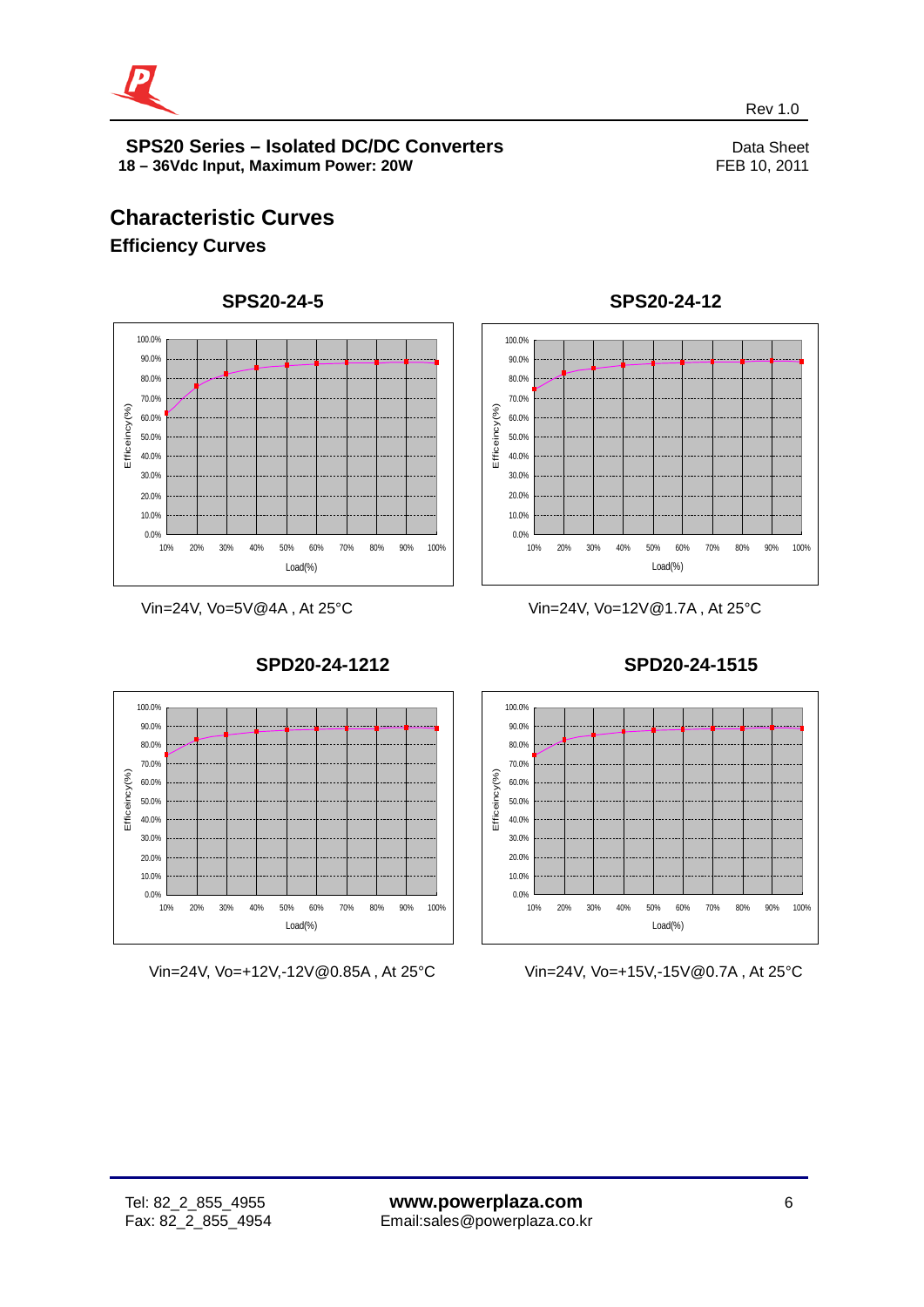

revenues and the contract of the contract of the contract of the contract of the Rev 1.0  $\sim$ 



## Vin=24V, Vo=5V@4A, At 25°C



## **SPS20-24-12**

Vin=24V, Vo=12V@1.7A , At 25°C



Vin=24V, Vo=+12V,-12V@0.85A , At 25°C

**SPD20-24-1212** 



Vin=24V, Vo=+15V,-15V@0.7A , At 25°C

**Input Voltage vs Input Current**

**SPS20-24-5**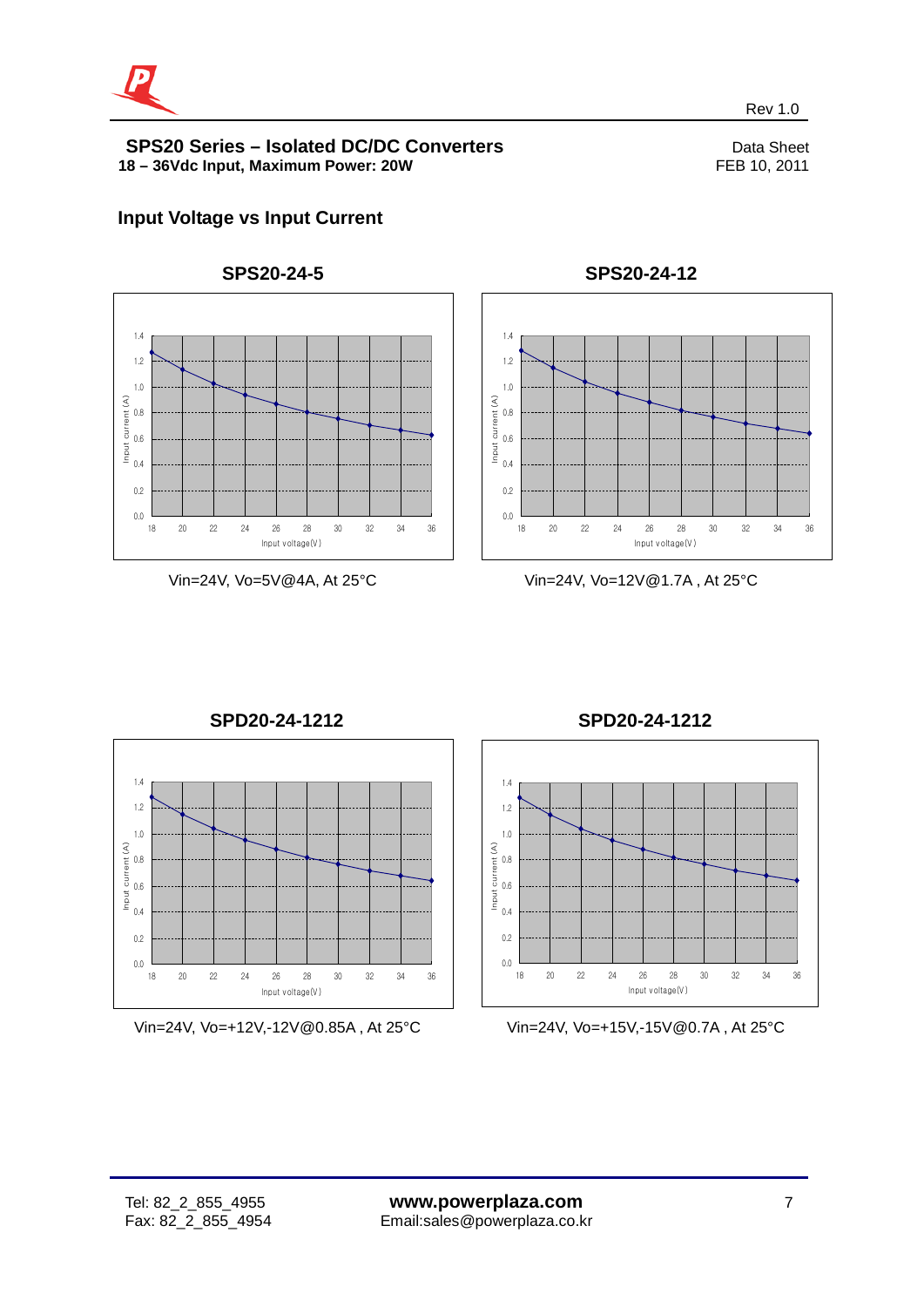



revenues and the contract of the contract of the contract of the contract of the Rev 1.0  $\sim$ 

**SPS20-24-1212**

Vin=24V, Vo=12V@1.7A, At 25°C



Vin = 24V, Vo=+12V,-12V@0.85A, At 25°C

**SPS20-24-1515**



Vin = 24V, Vo=+15V,-15V@0.7A, At 25°

Vin=24V, Vo=5V@4A , At 25°C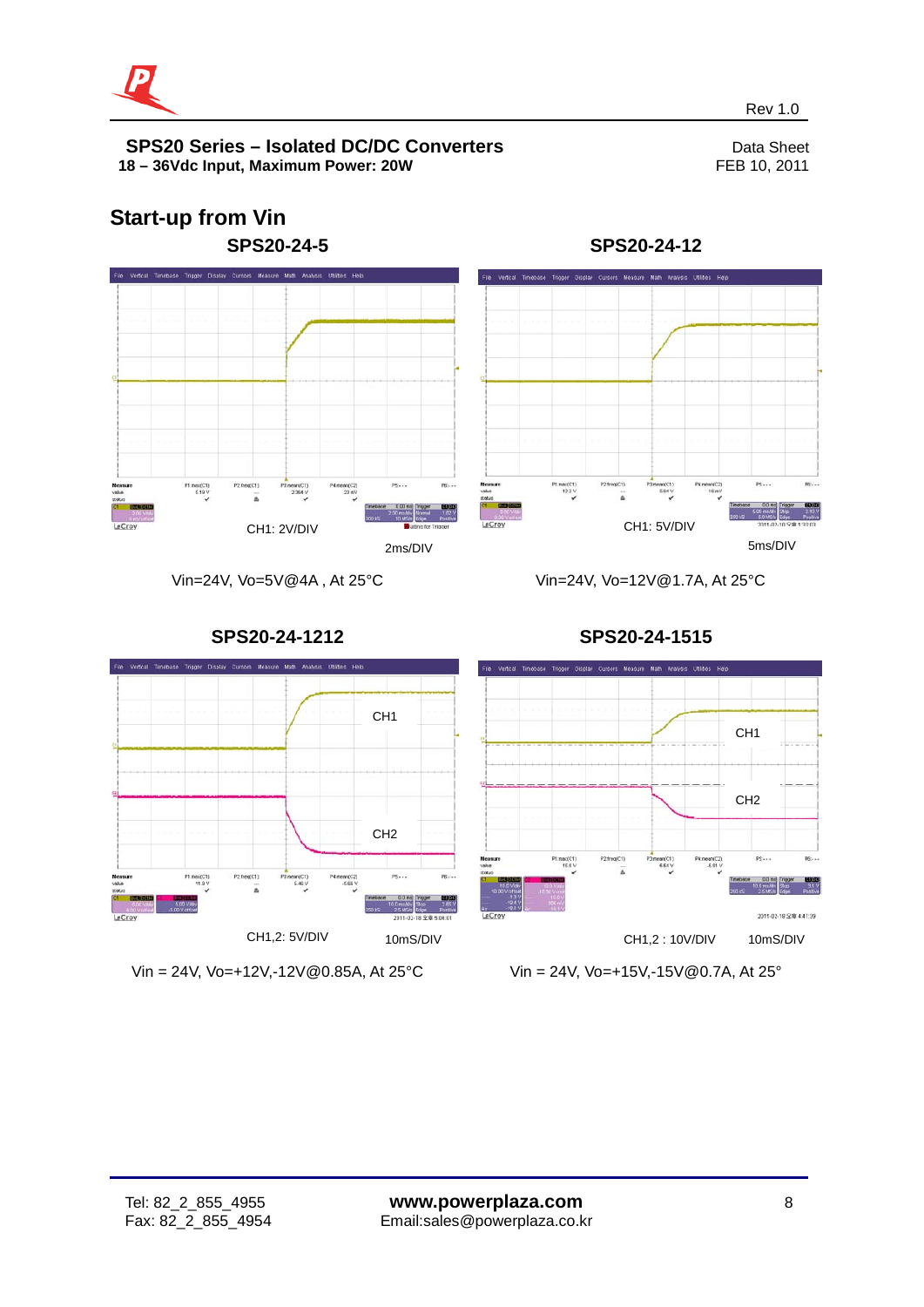

# **Output Ripple/Noise**



**SPS20-24-12**



Vin=24V, Vo=5V@4A , At 25°C

Vin=24V, Vo=12V@1.7A,At 25°C



Vin = 24V, Vo=+12V,-12V@0.85A, At 25°C

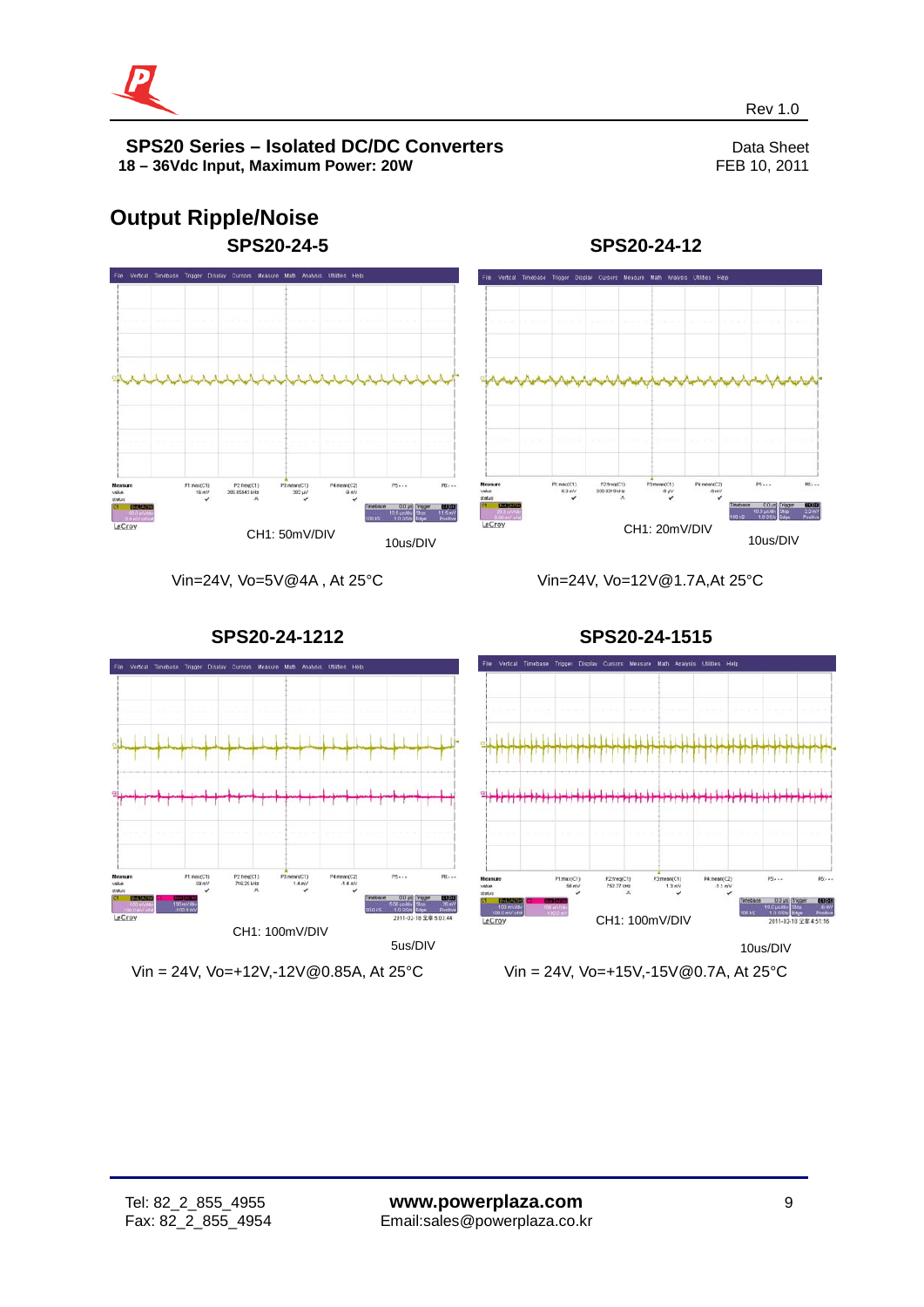

## **Output Load Transient Response**

(Dynamic load change from 50% to 100% of full load)



Vin=24V, Vo=5V@4A , At 25°C

**SPS20-24-12**



Vin=24V, Vo=12V@1.7A, At 25°C

**SPS20-24-1515**



## **SPS20-24-1212**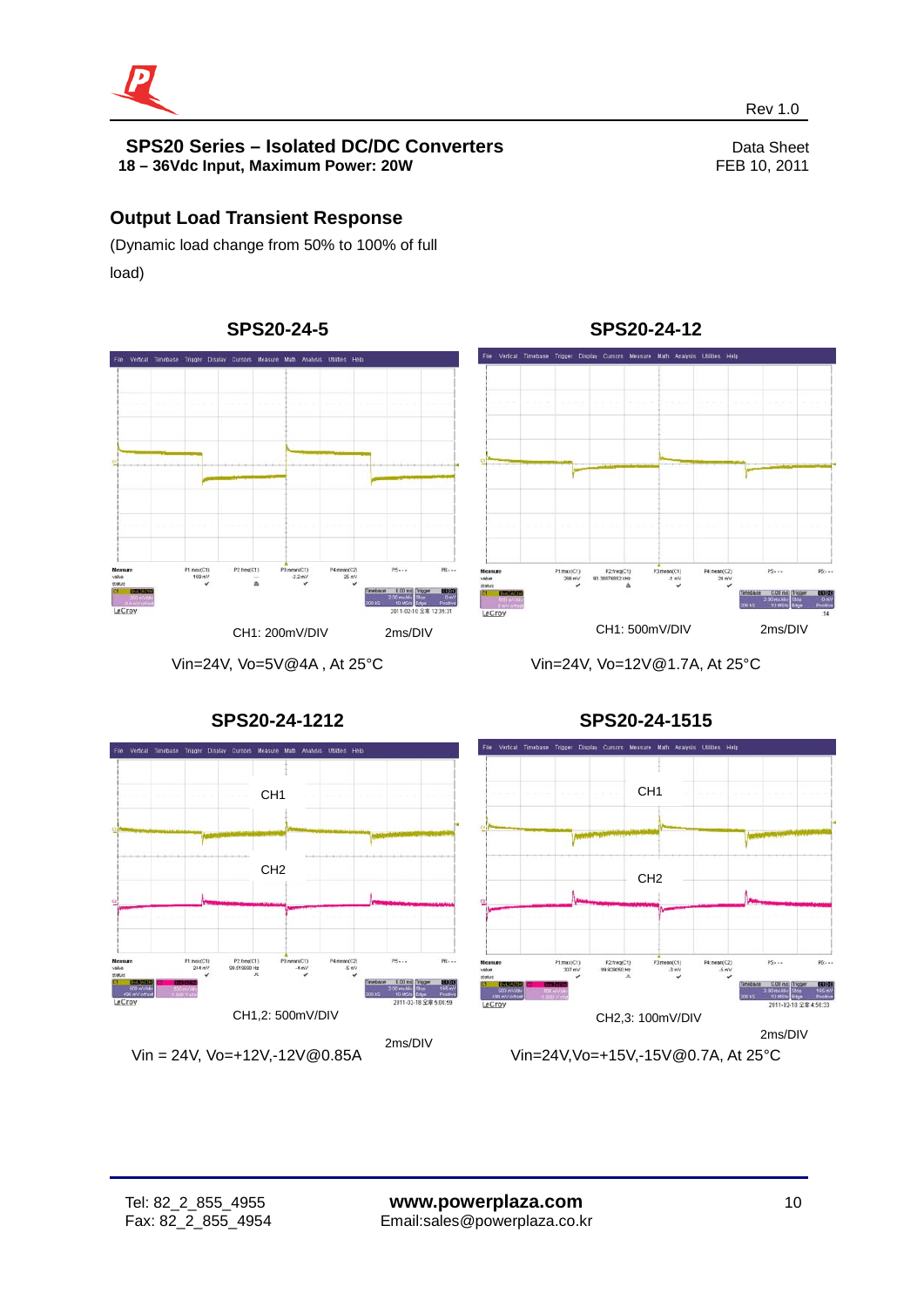

## **TEST Configurations Input Reflected Ripple Current Test**



## **Output ripple and noise Test**



\* Conductor from Vout-pins to capacitors = 50mm (1.97in)

## **Output Voltage and Efficiency Test**



\*All measurements are taken at the module terminals when Socketing, place Kelvin connections at module terminals to Avoid measurement errors due to socket contact resistance **Efficiency** 

$$
\eta = \left(\frac{[V_{O}(+) - V_{O}(-)] \times I_{O}}{[V_{in}(+) - V_{in}(-)] \times I_{in}}\right) \times 100\%
$$

## **Thermal Considerations**

SPS20 series has wide operating temperature range from -20°C to +85°C.

However, it should be required a enough air flow for more reliable operation. Output derating curve provide designers with a quantity of a current under the desired ambient temperature and velocity of a airflow



If the device is installed in a system, the device's temperature of point A should be checked if does not exceed specified temperature as below. Please make sure that the ambient temperature does not exceed 85°C.



| Output | <b>20W</b>      |  |  |
|--------|-----------------|--|--|
| Temp   | $100^{\circ}$ C |  |  |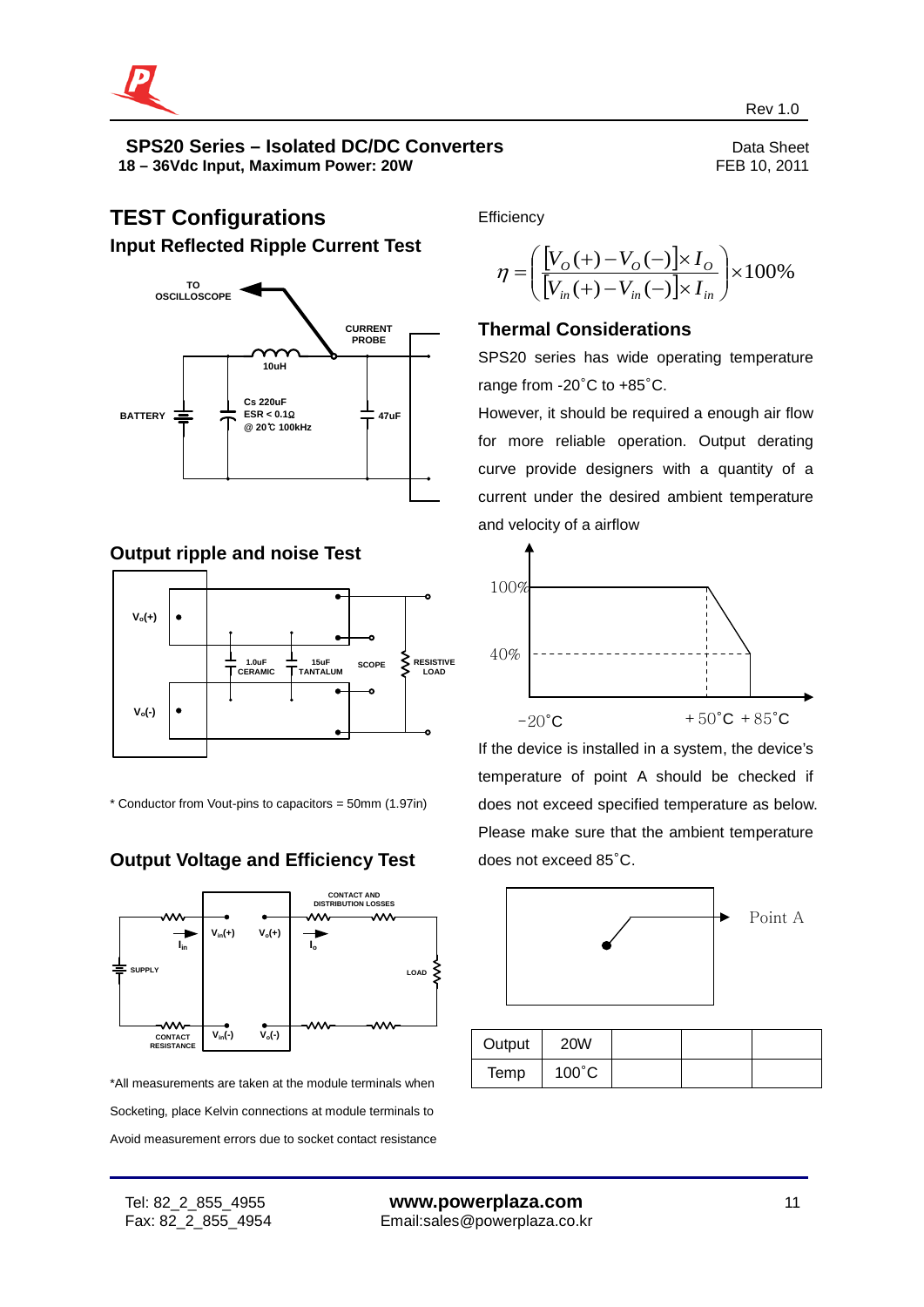

## **Feature Description**

#### **Input Fuse**

SPS20 series has not built in internal fuse. Therefore in order to ensure protection and safety fuses should be used at input line of converter

We recommend to use a slow blow type fuse with a typical value of about twice the maximum input current, calculated at low line with the converter minimum efficiency.

## **Input Reverse-polarity voltage protection**

Input reverse voltage protection has not built in this product.

So, you can set up a circuit externally as described below if necessary



#### **Input Output Filter**

SPS series have an internal input filter. To minimize the ripple and noise of the input voltage, additional external capacitor is required  $(10uF - 680uF)$ 

To reduce a output ripple and noise, external capacitor is required at the output of the device

## **Remote ON/OFF Control (CNT)**

revenues and the contract of the contract of the contract of the contract of the Rev 1.0  $\sim$ 

By using CNT pin you can control the output without turning the input power on or off.

If you need not this function short CNT Pin to –Vin.

| CNT Level for -Vin | <b>OUTPUT</b> |
|--------------------|---------------|
| Open               | OFF           |
| Short              | ΩN            |

### **Output voltage variation (Trim)**

Output Voltage adjusted by using trim pin within  $\pm$ 10% of output voltage.

Use of trim function can cause the output power to increase, so you should not use beyond the SPS's specified output power rating



| Output voltage | VR               | R1                | R <sub>2</sub> |
|----------------|------------------|-------------------|----------------|
| 3.3V           | 500 <sup>°</sup> | $1k\Omega$        | 560Q           |
| 5V             | $1k\Omega$       | $1k\Omega$        | 680Q           |
| 12V            | $1k\Omega$       | 3.9k <sub>2</sub> | 680Q           |
| 15V            | $1k\Omega$       | 5.6k              | 750Ω           |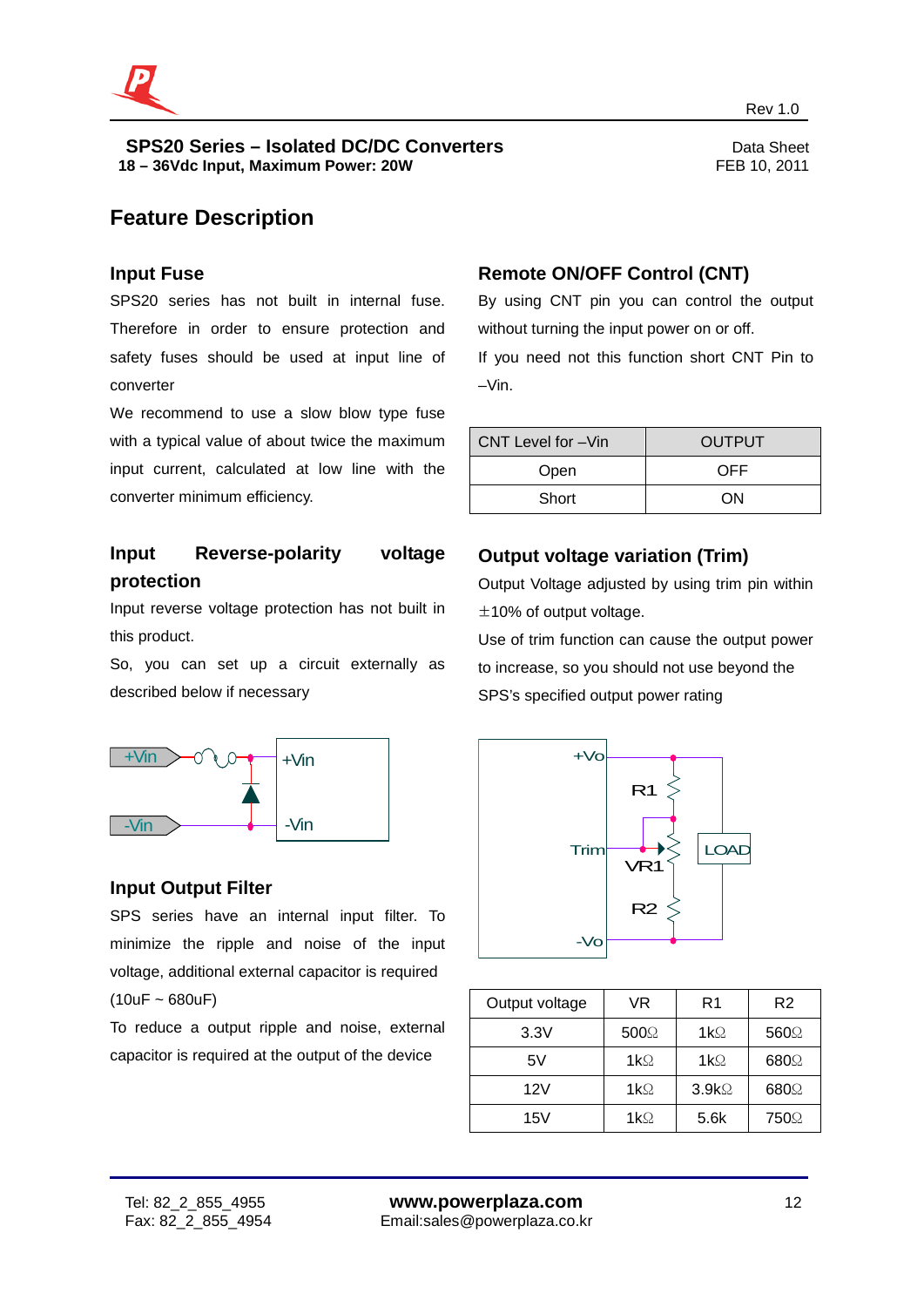

#### **Over current Protection(OCP)**

SPS series built in over current protection circuit Which operates when the output current is over 105% of rating and automatically recovers when over current condition is removed

If load is connected to a inductive or constant current load such as lamp of motor, output may not start up.

## **Over Voltage Protection(OVP)**

SPS series has not built in overvoltage protection circuit. So, you need to set up a circuit externally which can protect the over voltage if necessary.

## **Soldering Information**

The product is intended for through hole mounting in a PCB, When wave soldering is used, the temperature on the pins is specified to maximum 260°C for maximum 10 seconds when hand soldering, care should be taken to avoid direct contact between the hot soldering iron tip and the pins for more than a few seconds in order to prevent overheating.

#### **EMI Characteristic (conducted Emission)**

In order to reduce conducted noise install an external input filter as shown in below.



| Model      | L1  | C1   | C <sub>2</sub> | C <sub>3</sub> , C <sub>4</sub> |
|------------|-----|------|----------------|---------------------------------|
| Number     |     |      |                |                                 |
| SPS20-24-5 | 3mH | 22uF | 100uF          | 222                             |
| SPS20-48-5 | 2mH | 22uF | 100uF          | 222                             |

Complies with CISPR 22 CLASS B

revenues and the contract of the contract of the contract of the contract of the Rev 1.0  $\sim$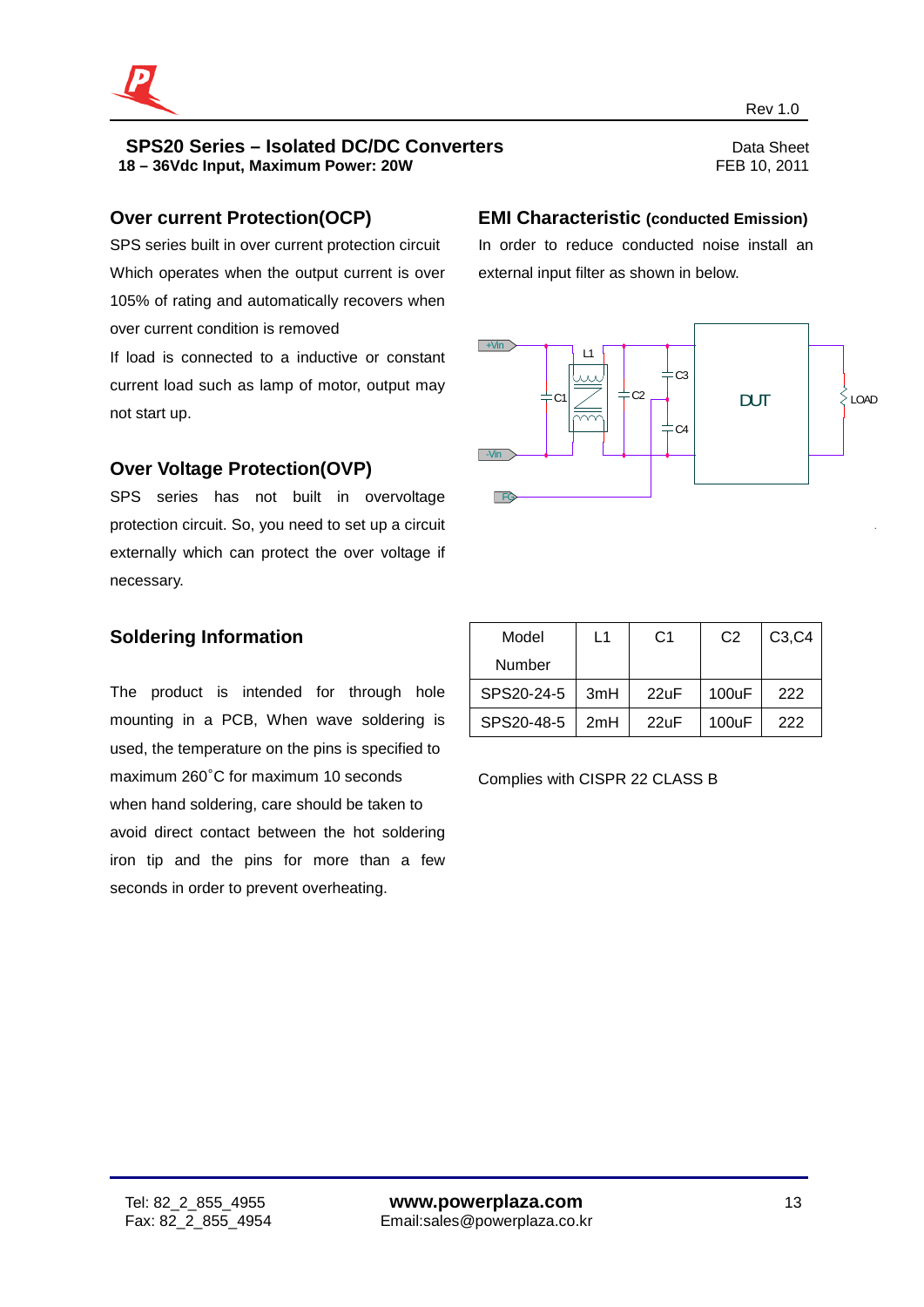

## **Pin assignments**



revenues and the contract of the contract of the contract of the contract of the Rev 1.0  $\sim$ 

## Single Output

| PIN NO         | <b>NAME</b> | <b>FUNCTION</b>                           |
|----------------|-------------|-------------------------------------------|
|                | $+V$ in     | Positive terminal for 24V                 |
| $\overline{2}$ | -Vin        | Negative terminal for 24V                 |
| 3              | <b>CNT</b>  | Logic signal reference to Vin to Turn the |
|                |             | converter ON/OFF                          |
| 4              | Trim        | Output voltage variation                  |
| 5, 6           | -Vout       | Negative terminal for Vout                |
| 7,8            | $+$ Vout    | Positive terminal for Vout                |

## Dual Output

| PIN NO | <b>NAME</b>         | <b>FUNCTION</b>                           |
|--------|---------------------|-------------------------------------------|
|        | $+V$ in             | Positive terminal for 24V                 |
| 2      | -Vin                | Negative terminal for 24V                 |
| 3      | <b>CNT</b>          | Logic signal reference to Vin to Turn the |
|        |                     | converter ON/OFF                          |
| 4      | Output <sub>2</sub> | Negative terminal for Vout                |
| 5      | No Pin              |                                           |
| 6      | <b>COM</b>          | Common                                    |
| 7      | No Pin              |                                           |
| 8      | Output1             | Positive terminal for Vout                |

## **Mechanical Specification**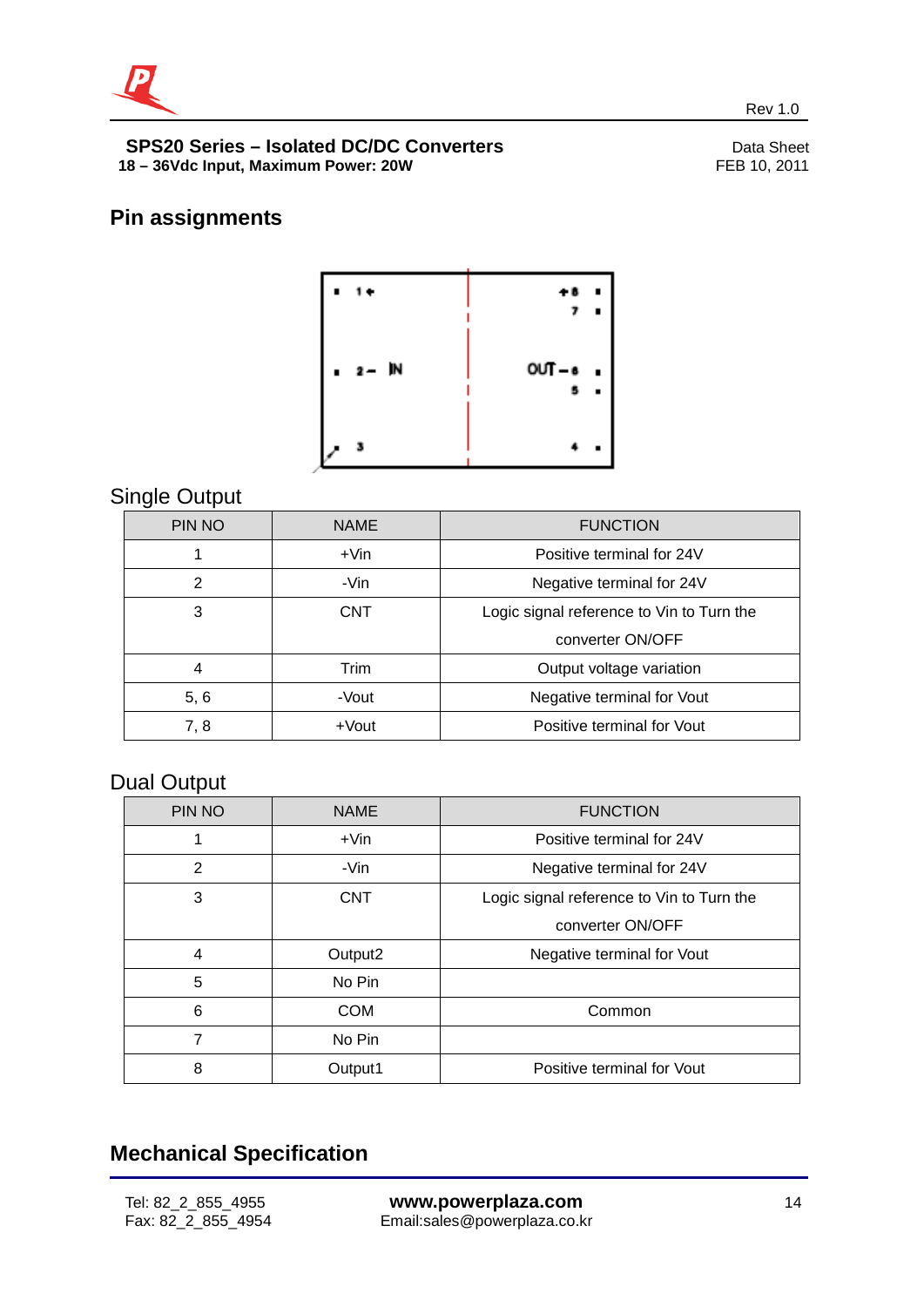



All dimensions are inches and mm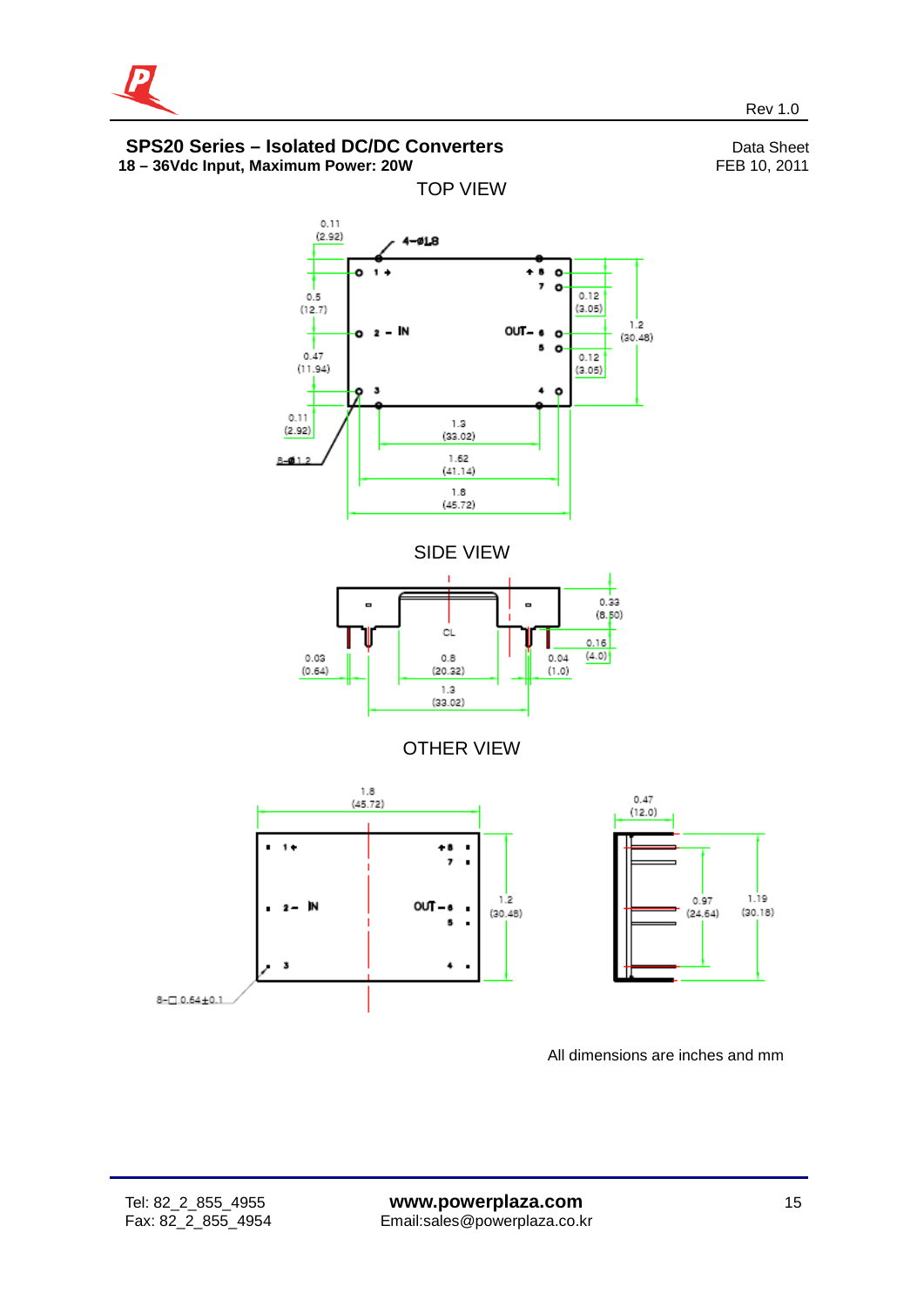

## **Ordering Information**

| Input      | Output1,    | Maximum    | Ripple & Noise | Efficiency | Model         |
|------------|-------------|------------|----------------|------------|---------------|
|            | Output2     | Power      | Typ.           | Typ.       | <b>Number</b> |
|            | 3.3V@4A     | 13.2W      | 50mVp-p        | 86%        | SPS20-24-3R3  |
|            | 5V@4A       | <b>20W</b> | 50mVp-p        | 87%        | SPS20-24-5    |
|            | 12V@1.7A    | 20.4W      | 120mVp-p       | 88%        | SPS20-24-12   |
| $18 - 36V$ | 15V@1.4A    | 21W        | 150mVp-p       | 89%        | SPS20-24-15   |
|            | +12V@850mA, | 20.4W      | 120mVp-p       | 89%        | SPD20-24-1212 |
| -12V@850mA |             |            |                |            |               |
|            | +15V@680mA, | 20.4W      | 150mVp-p       | 89%        | SPD20-24-1515 |
|            | -15V@680mA  |            |                |            |               |
|            | 3.3V@4A     | 13.2W      | 50mVp-p        | 86%        | SPS20-48-3R3  |
|            | 5V@4A       | <b>20W</b> | 50mVp-p        | 87%        | SPS20-48-5    |
|            | 12V@1.7A    | 20.4W      | 120mVp-p       | 88%        | SPS20-48-12   |
| $36 - 76V$ | 15V@1.4A    | 21W        | 150mVp-p       | 89%        | SPS20-48-15   |
|            | +12V@850mA, | 20.4W      |                | 89%        |               |
|            | -12V@850mA  |            | 120mVp-p       |            | SPD20-48-1212 |
|            | +15V@680mA  | 20.4W      | 150mVp-p       | 89%        | SPD20-48-1515 |
|            | -15V@680mA  |            |                |            |               |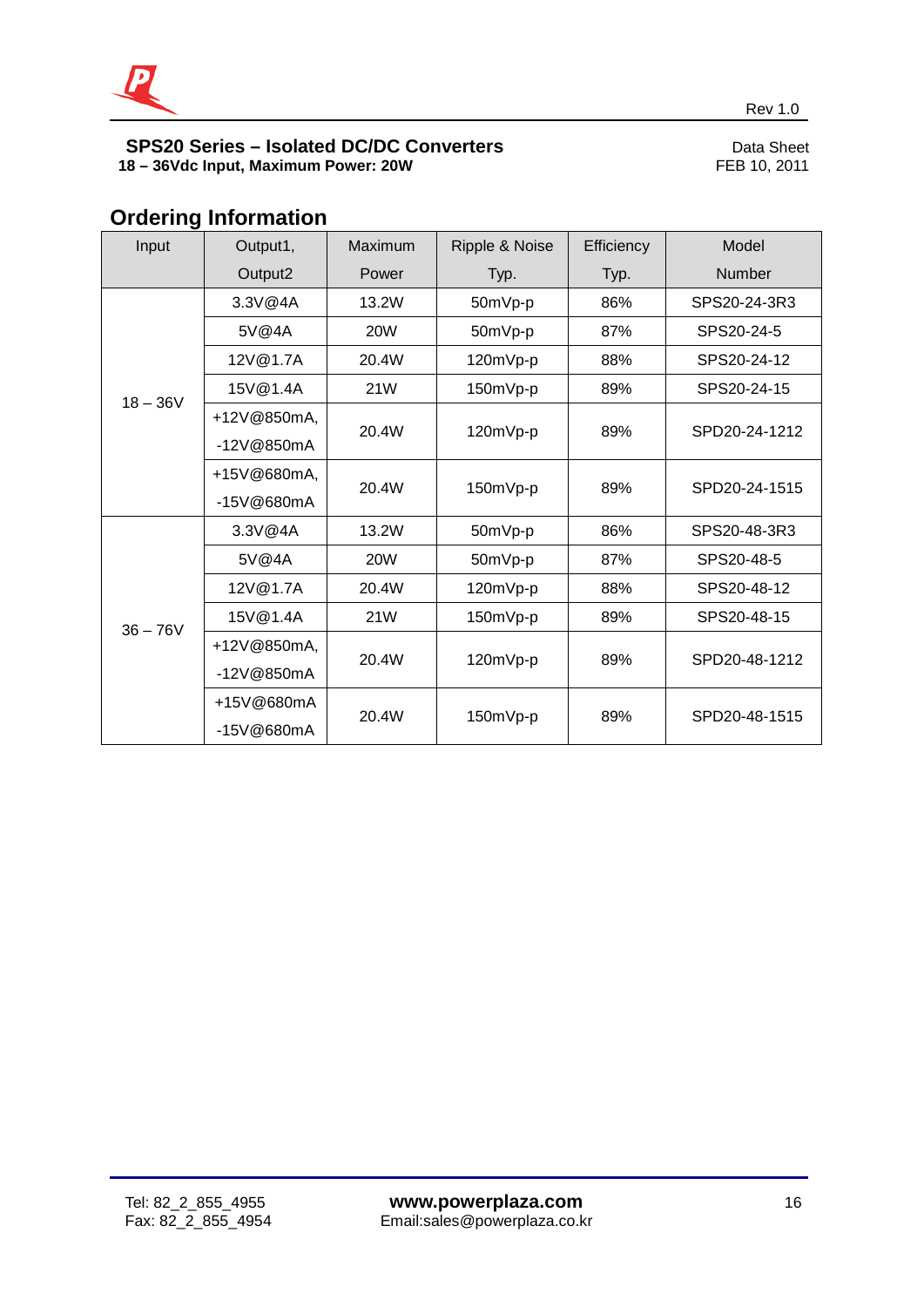

## **Part number structure**



No part of this publication may be copied, transmitted, or stored in a retrieval system Or reproduced in any way including, but not limited to, photography, photocopy, or Other recording means, without prior written permission from Powerplaza co.,Ltd



## **HEAD OFFICE & FACTORY**

#1401, 14F/L 6th Daeryung TechnoTown 493-6, Gasan-Dong, Kumchon-Gu, Seoul, 153-803, Korea TEL: +82 2 855 4955 | FAX: +82 2 855 4954

#### **GENERAL SALES INQUIRIES**

Please feel free to contact : [sales@powerplaza.co.kr](mailto:sales@powerplaza.co.kr)

©2007 Powerplaza co.,Ltd. Specification subject to change without notice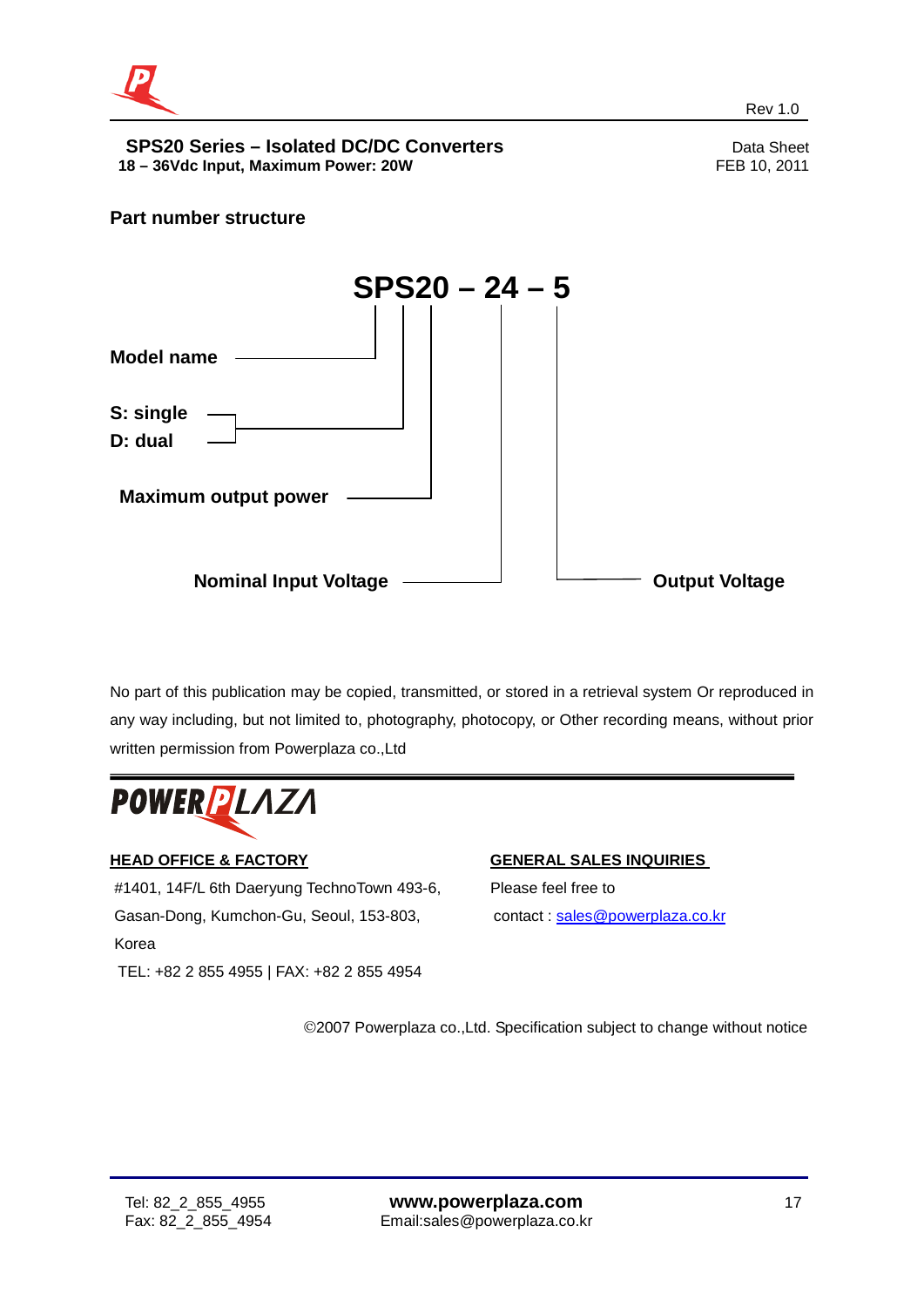

## SPS20 Series –small size isolated DC/DC converters

## **Features**

- High Efficiency
- Wide operating temperature range

( -20°C to +71°C )

- Wide 2:1 input range
- Built in over current protection circuit
- Input Output Isolated
- Remote on/off control
- Trimmable output voltage(single output)
- Open case type
- Long Life Design
- ( employ only ceramic capacitor)
- Safety agency approval :Pending UL (UL 60950,CSA C22.2 NO.60950): E227474 CE (EN 60950) through TÜV
- 
- RoHS directive



## **Applications**

- Telecommunication
- Datacom
- Instrumentation
- Distributed Power System

## **Description**

SPS20 Series is a isolated DC/DC converter offering designers low cost and space-efficient solution, Remote on/off, precisely regulated, over current protection.

The -20°C to 71°C operating temperature range makes the SPS series ideal for mixed analog/digital Subsystems, data communication equipments, distributed power systems. They are an excellent choice for both new designs and upgrading older systems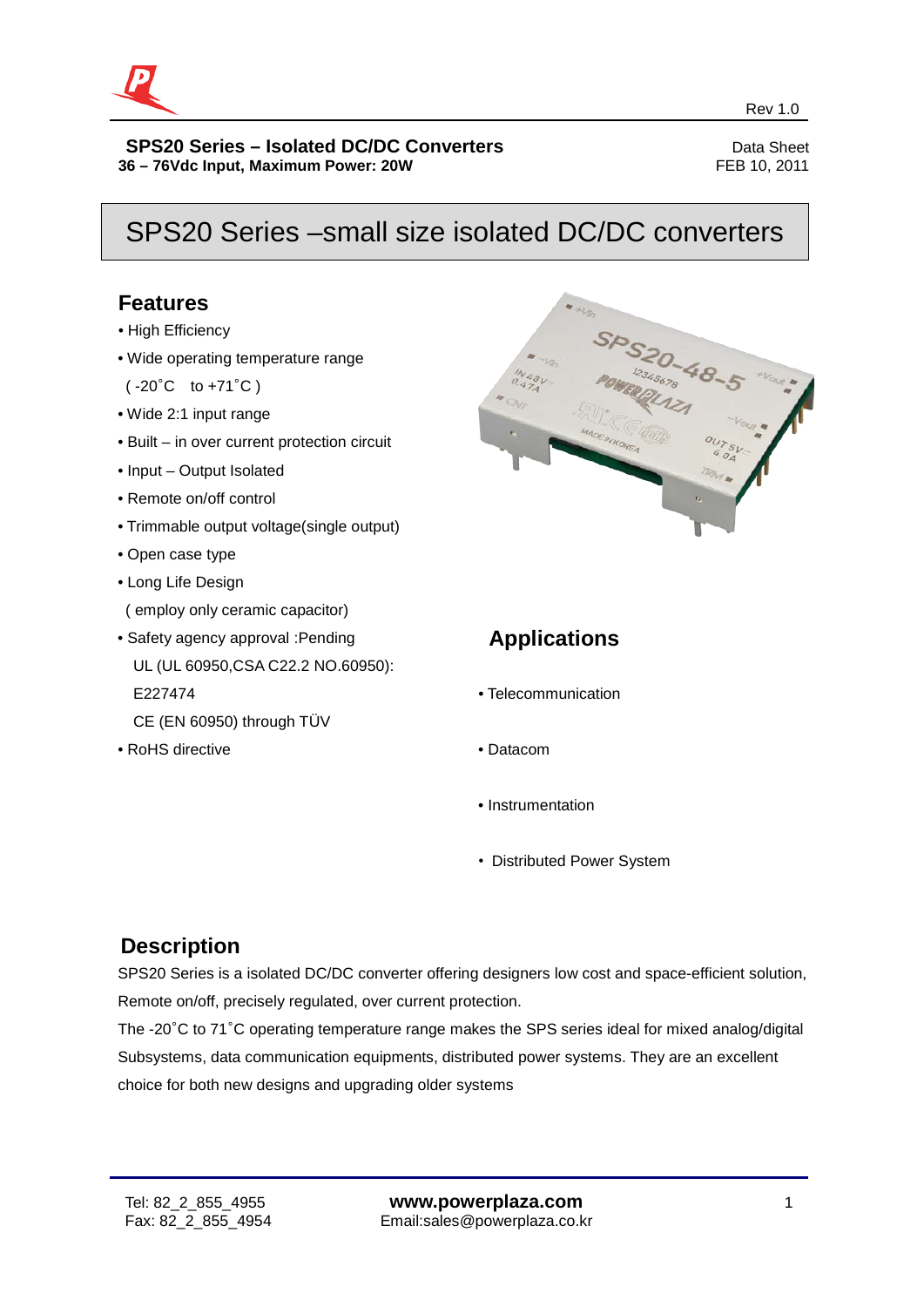

| Parameter                            | Min   | Typ | Max | Unit       | <b>Notes</b> |
|--------------------------------------|-------|-----|-----|------------|--------------|
| Input Voltage Continuous             | 36    | ۰   | 76  | <b>VDC</b> |              |
| <b>Operating Ambient Temperature</b> | $-20$ | ۰   | 85  | °С         |              |
| Storage Temperature                  | $-40$ | -   | 105 | °С         |              |
| I/O Isolation Voltage                | -     | ۰   | 500 | VAC        |              |

Stresses in excess of the absolute maximum ratings can cause permanent damage to the device

## **Electrical Specifications**

## **Input Characteristics**

| Parameter                     | Symbol | Min | <b>Typ</b>      | Max | Unit    |
|-------------------------------|--------|-----|-----------------|-----|---------|
| Operating voltage Range       |        | 36  |                 | 76  | Vdc     |
| Maximum Input current         | lin    |     | 0.486           |     | A       |
| (At nominal input voltage and |        |     |                 |     | ( @ 5V) |
| Maximum Output Power)         |        |     |                 |     |         |
| No load Input Current         |        |     |                 |     | mA      |
| SPS20-48-3R3                  |        |     | 21              |     |         |
| SPS20-48-5                    |        |     | 31              |     |         |
| SPS20-48-12                   |        |     | 12 <sup>2</sup> |     |         |
| SPS20-48-15                   |        |     | 13              |     |         |
| SPD20-48-1212                 |        |     | 13              |     |         |
| SPD20-48-1515                 |        |     | 13              |     |         |
| Disabled input current        |        |     |                 |     | mA      |
| SPS20-48-5                    |        |     |                 |     |         |
| (Remote on/off control)       |        |     |                 |     |         |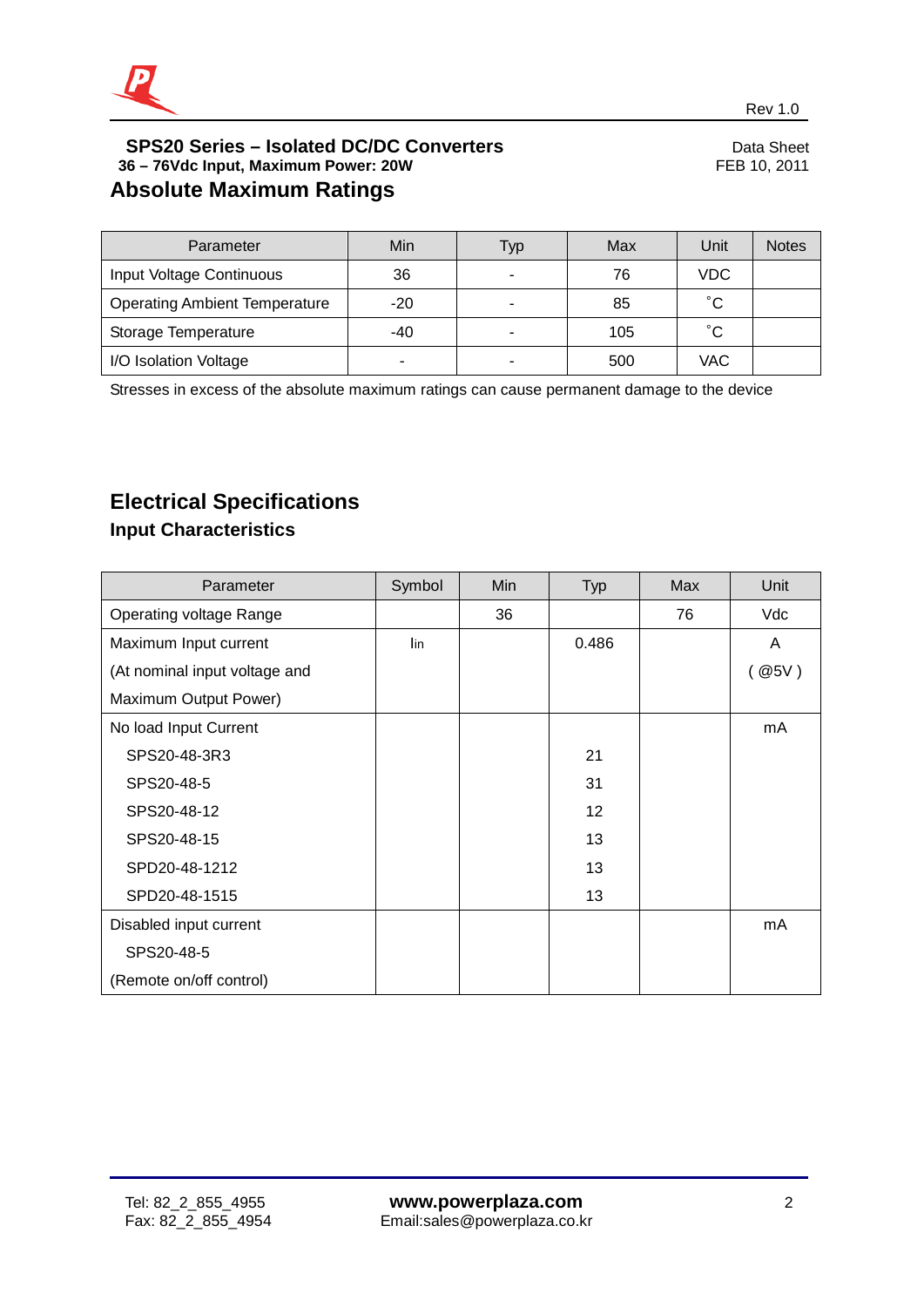

## **Output Characteristics**

T<sub>A =</sub>  $+25^{\circ}$ C Vin = 36 ~ 76V unless otherwise specified

| Parameter                                   | Symbol | Min  | <b>Typ</b>     | Max   | Unit |
|---------------------------------------------|--------|------|----------------|-------|------|
| Output Voltage tolerance                    | Vo     | ÷,   | $\blacksquare$ | ±2    | $\%$ |
| <b>Output Current</b>                       | lo     |      |                |       |      |
| SPS20-48-3R3                                |        |      |                | 4.0   | A    |
| SPS20-48-5                                  |        |      |                | 4.0   | Α    |
| SPS20-48-12                                 |        |      |                | 1.7   | Α    |
| SPS20-48-15                                 |        |      |                | 1.4   | A    |
| SPD20-48-1212                               |        |      |                | 850   | mA   |
| SPD20-48-1515                               |        |      |                | 680   | mA   |
|                                             |        |      |                |       |      |
| Output Regulation;                          |        |      |                |       |      |
| - Line Regulation                           |        |      |                | ±0.5  | $\%$ |
| (From minimum input voltage to              |        |      |                |       |      |
| maximum input voltage, constant             |        |      |                |       |      |
| load)                                       |        |      |                |       |      |
| - Load Regulation                           |        |      |                | ±1    | %    |
| (From no load to maximum load,              |        |      |                |       |      |
| Constant load)                              |        |      |                |       |      |
| <b>Output Current Limit</b>                 |        | >105 |                |       | $\%$ |
| (Automatic recovery)                        |        |      |                |       |      |
| Output Ripple and noise                     | mVp-p  |      |                | 1% of | mV   |
| (Vin =48V, and Io =Max Output Current       |        |      |                | Vout  |      |
| Bandwidth 20MHz, 1uF Ceramic cap)           |        |      |                |       |      |
| Efficiency                                  |        |      |                |       |      |
| SPS20-48-3R3                                |        |      | 86             |       | $\%$ |
| SPS20-48-5                                  |        |      | 87             |       | $\%$ |
| SPS20-48-12                                 |        |      | 88             |       | $\%$ |
| SPS20-48-15                                 |        |      | 89             |       | $\%$ |
| SPD20-48-1212                               |        |      | 89             |       | $\%$ |
| SPD20-48-1515                               |        |      | 89             |       | $\%$ |
| $(100\% \text{ of max } I_0, V_{in} = 48V)$ |        |      |                |       |      |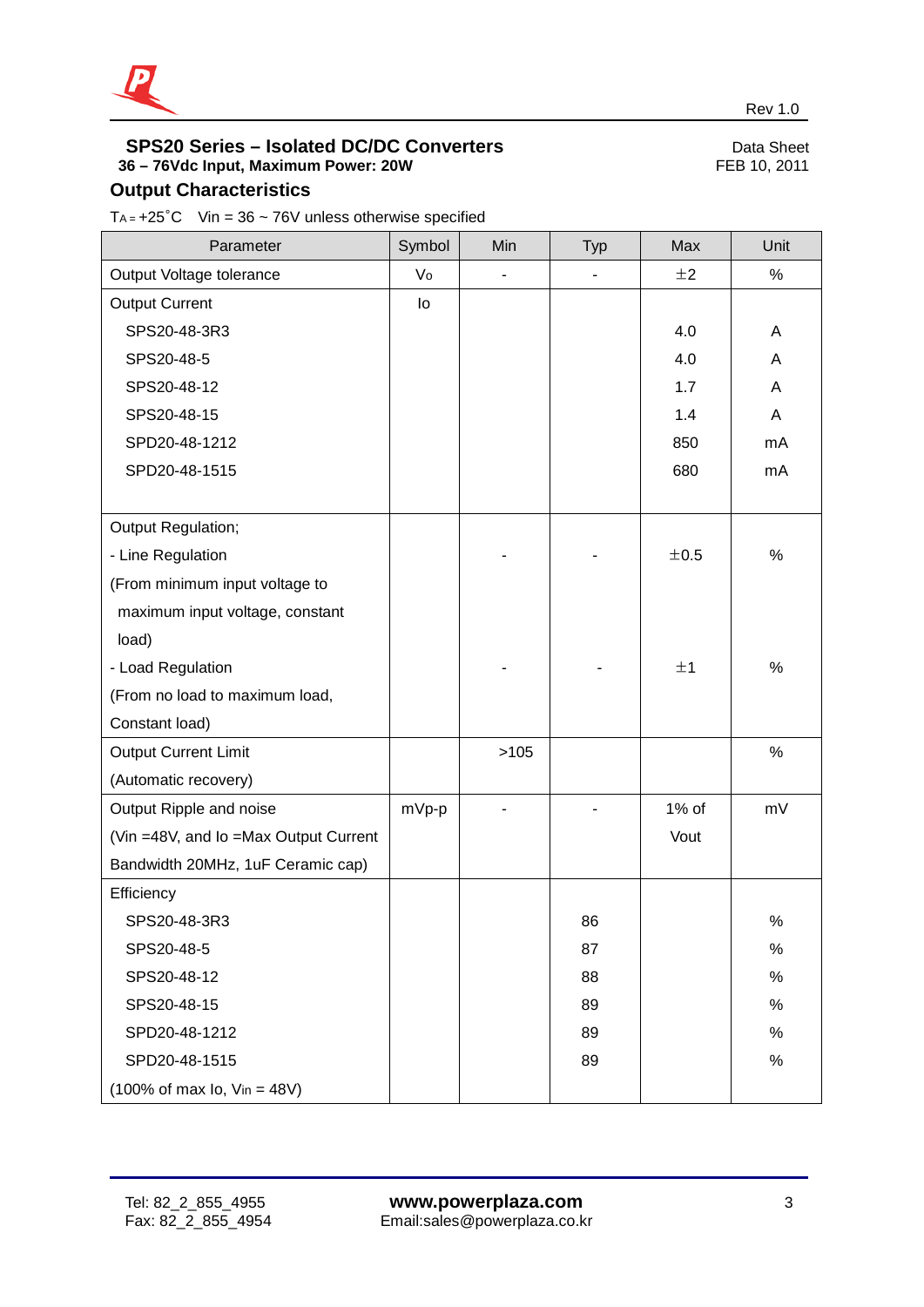

| <b>SPS20 Series - Isolated DC/DC Converters</b><br>36 - 76Vdc Input, Maximum Power: 20W |  |  |   |         | Data Sheet<br>FEB 10, 2011 |
|-----------------------------------------------------------------------------------------|--|--|---|---------|----------------------------|
| <b>Dynamic Load Response</b>                                                            |  |  | 土 | $3%$ of | mV                         |
| (1uF Ceramic                                                                            |  |  |   | Output  |                            |
| 50% to 100 %, 100% to 50%,                                                              |  |  |   | Voltage |                            |
| $Tr = 100uS$                                                                            |  |  |   |         |                            |
| Start - Up Time                                                                         |  |  |   | 10      | ms                         |
| Turn – on overshoot                                                                     |  |  |   | 5       | $\%$                       |
| Maximum output capacitance                                                              |  |  |   |         | μF                         |

## **Isolation Specifications**

| Parameter                    | Symbol      | Min  | <b>Typ</b> | <b>Max</b> | Unit           |
|------------------------------|-------------|------|------------|------------|----------------|
| I/O Isolation Voltage        |             |      |            |            |                |
| (AC500V, 1 Min)              |             |      |            |            |                |
| - Input-Output:              |             |      |            | 500        | <b>VAC</b>     |
| - Input-Case:                |             |      |            | 500        | <b>VAC</b>     |
| - Output-case:               |             |      | ۰          | 500        | <b>VAC</b>     |
| <b>Isolation Resistance</b>  | <b>RISO</b> |      |            |            |                |
| - Output-Case                |             | >100 |            |            | M <sup>°</sup> |
| (at DC500V at 25°C           |             |      |            |            |                |
| And 70%RH for 1 min)         |             |      |            |            |                |
| <b>Isolation Capacitance</b> | Ciso        |      |            |            | pF             |

## **General Specifications**

| Parameter                  | Symbol | Min | Typ | Max | Unit       |
|----------------------------|--------|-----|-----|-----|------------|
| <b>Switching Frequency</b> |        |     | 300 |     | <b>KHz</b> |
| Remote ON/OFF control      |        |     |     |     |            |
| - Positive Logic           |        |     |     |     |            |
| On = short to - $V$ in     |        |     |     |     |            |
| $Off = open$               |        |     |     |     | <b>VDC</b> |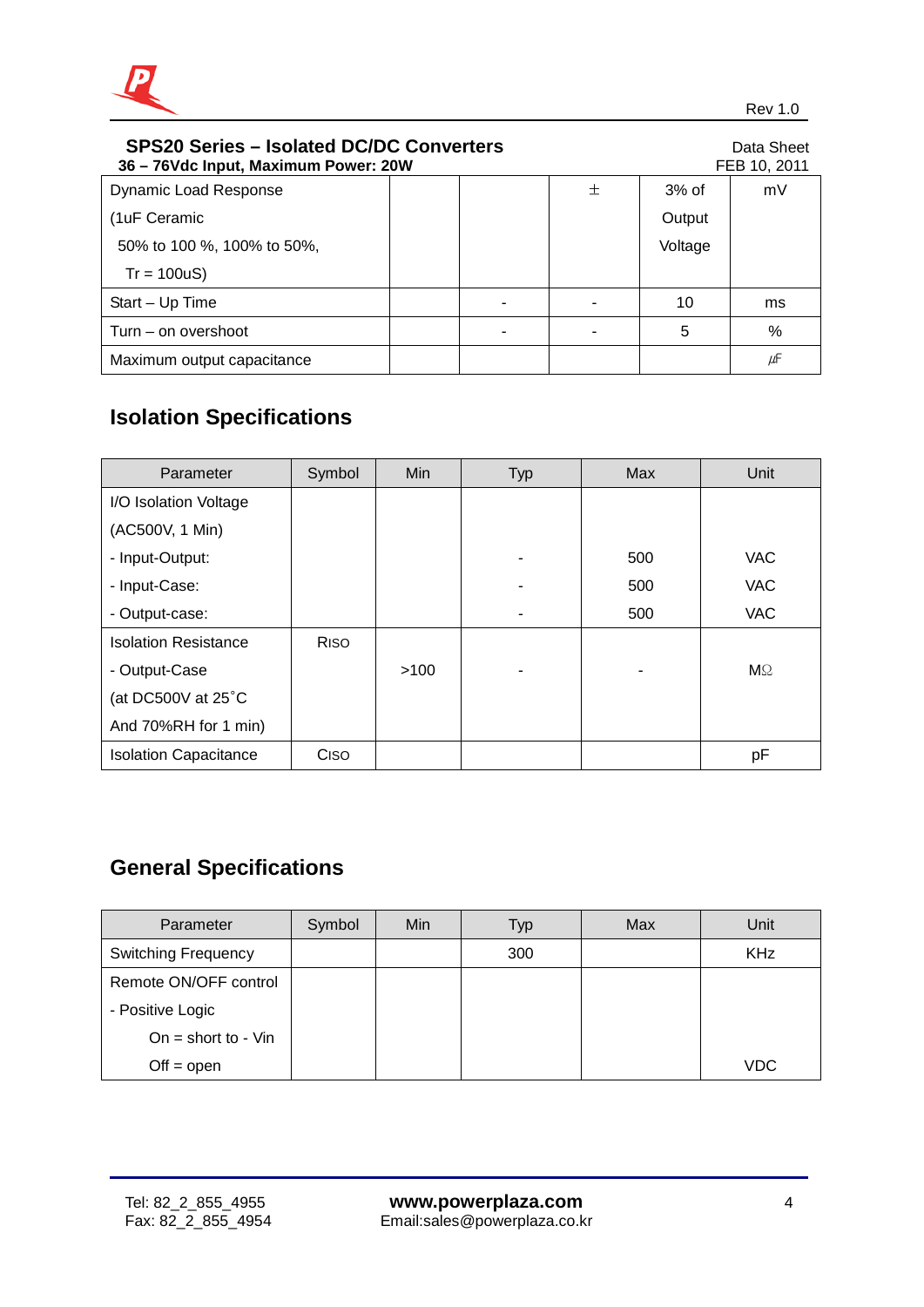

| <b>SPS20 Series - Isolated DC/DC Converters</b><br>36 - 76Vdc Input, Maximum Power: 20W |  |                |      |  | Data Sheet<br>FEB 10, 2011 |
|-----------------------------------------------------------------------------------------|--|----------------|------|--|----------------------------|
| Output voltage trim                                                                     |  |                | ±10  |  | $\%$                       |
| range                                                                                   |  |                |      |  |                            |
| <b>MTBF</b>                                                                             |  | $5.6x10^{5}$   |      |  | hrs                        |
| <b>Dimensions</b>                                                                       |  | 30.5x12.2x45.7 |      |  | mm                         |
| (W.H.L)                                                                                 |  |                |      |  |                            |
| Weight                                                                                  |  |                | 14.8 |  | Grams                      |

## **Environmental**

| Parameter                    | Symbol | Min   | Typ | Max   | Unit         |
|------------------------------|--------|-------|-----|-------|--------------|
| <b>Operating Temperature</b> |        | $-20$ |     | $+85$ | $^{\circ}$ C |
| <b>Operating Humidity</b>    |        | 5     |     | 95    | %            |
| (RH non-condensing)          |        |       |     |       |              |
| Storage Temperature          |        | -40   |     | 105   | $^{\circ}$ C |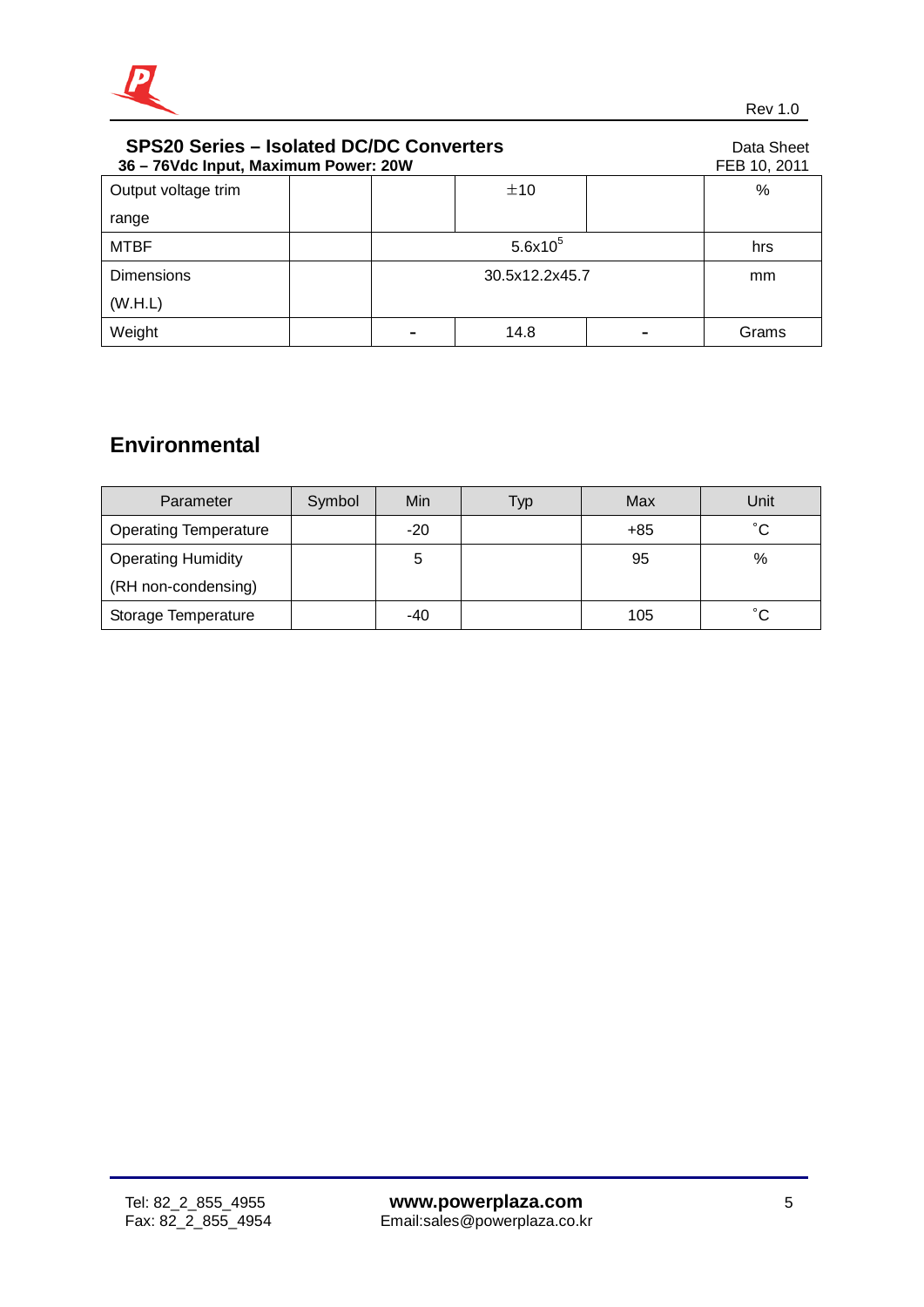

## **SPS20 Series – Isolated DC/DC Converters**<br>
8-76Vdc Input. Maximum Power: 20W<br>
FEB 10, 2011 **36 - 76Vdc Input, Maximum Power: 20W Characteristic Curves Efficiency Curves**



## **SPS20-48-5**

Vin=48V, Vo=5V@4A , At 25°C



Vin=48V, Vo=+12V,-12V@0.85A , At 25°C



**SPS20-48-12**

## **SPD20-48-1515**



Vin=48V, Vo=+15V,-15V@0.7A , At 25°C

**Input Voltage vs Input Current**

Vin=48V, Vo=12V@1.7A , At 25°C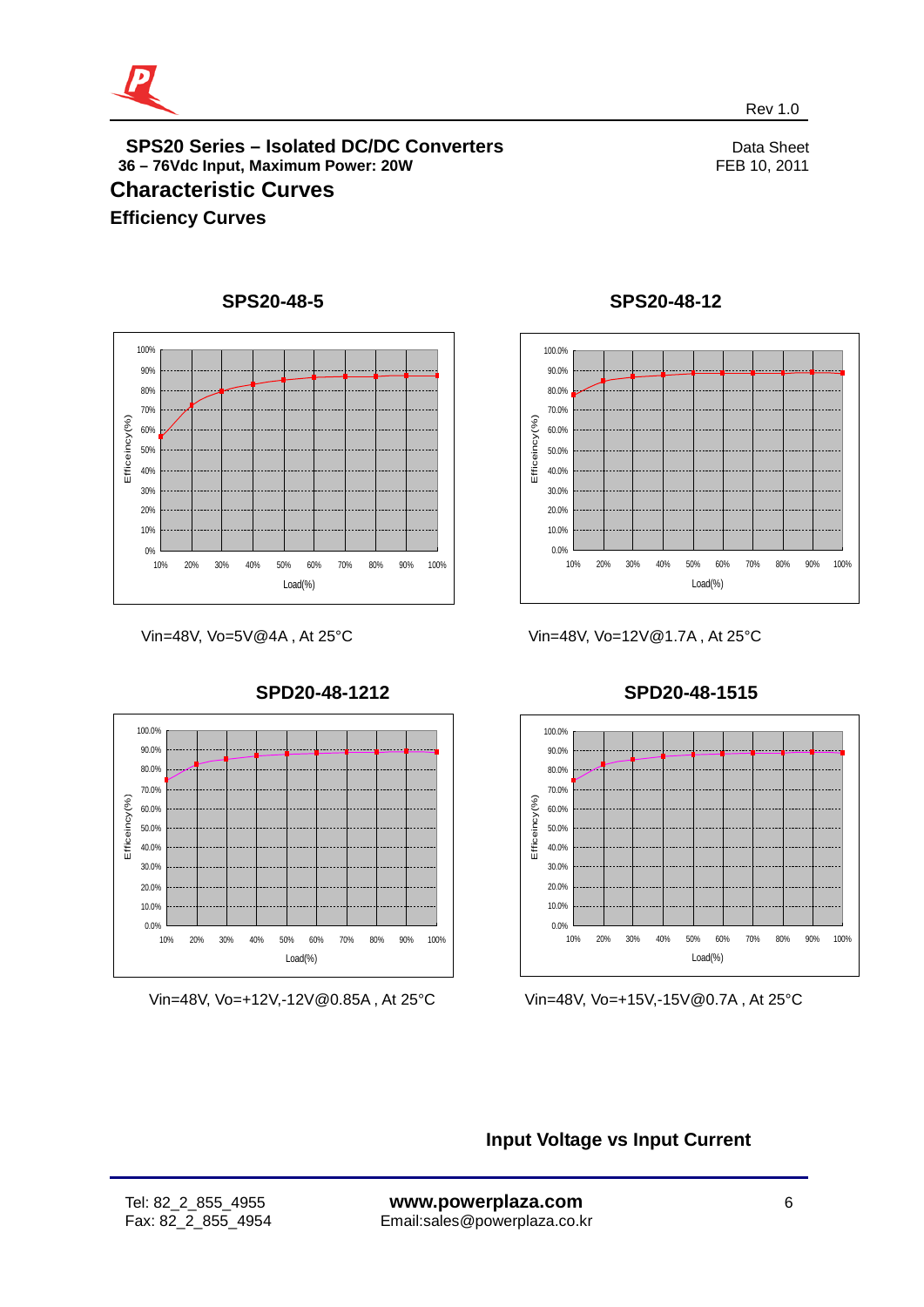



**SPS20-48-5**





**SPS20-48-12**

revenues and the contract of the contract of the contract of the contract of the Rev 1.0  $\sim$ 





Vin=48V, Vo=+12V,-12V@0.85A , At 25°C



Vin=48V, Vo=+15V,-15V@0.7A , At 25°C

Vin=48V, Vo=12V@1.7A , At 25°C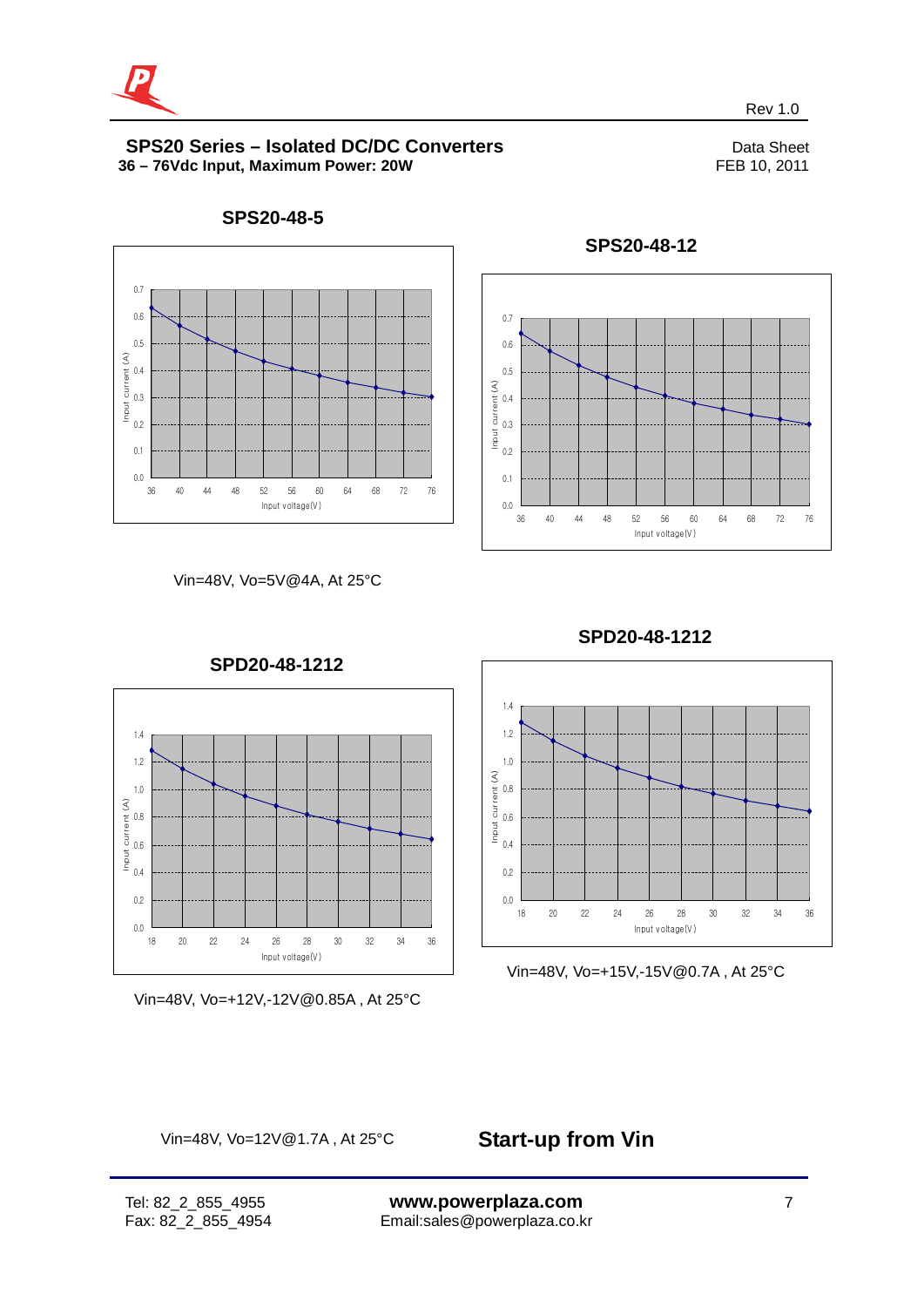

5ms/DIV

5.00 maldiv<br>5.0 MS/s<br>5.0 MS/s

re...

 $210V$ 



Vin=48V, Vo=5V@4A , At 25°C

**SPS20-48-1212**

**SPS20-48-1515**

Vin=48V, Vo=12V@1.7A, At 25°C

P1 max(C1)<br>122 V

CH1: 5V/DIV

 $rac{1}{2}$ 

Pemean(C2)<br>16 m/s

**SPS20-48-12**



Vin = 48V, Vo=+15V,-15V@0.7A, At 25°



Vin = 48V, Vo=+12V,-12V@0.85A, At 25°C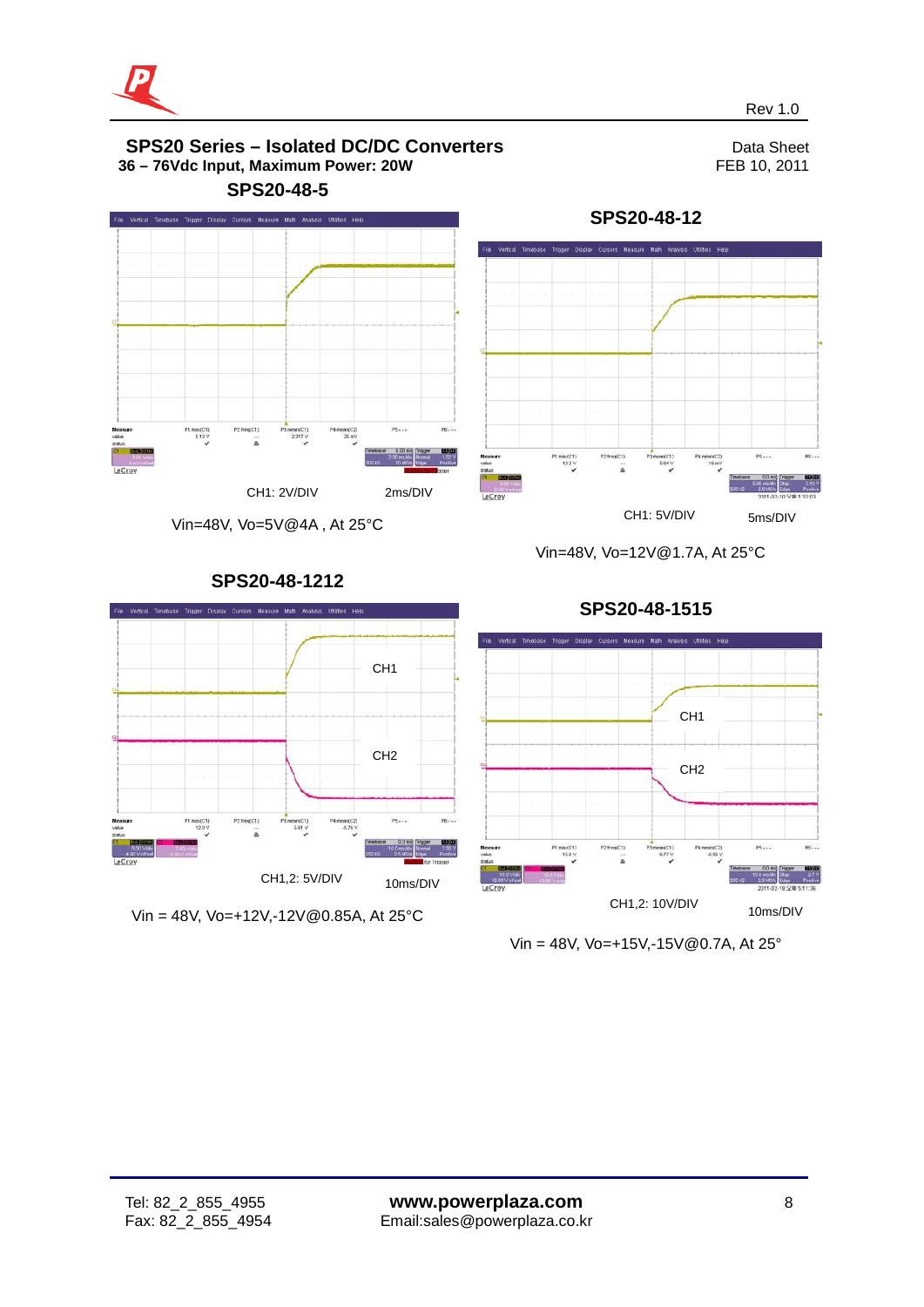

# **Output Ripple/Noise SPS20-48-5**

**SPS20-48-12**



Vin=48V, Vo=5V@4A , At 25°C

CH1: 50mV/DIV 10us/DIV

Vin=48V, Vo=12V@1.7A,At 25°C



Vin = 48V, Vo=+12V,-12V@0.85A, At 25°C

Vin = 48V, Vo=+15V,-15V@0.7A, At 25°C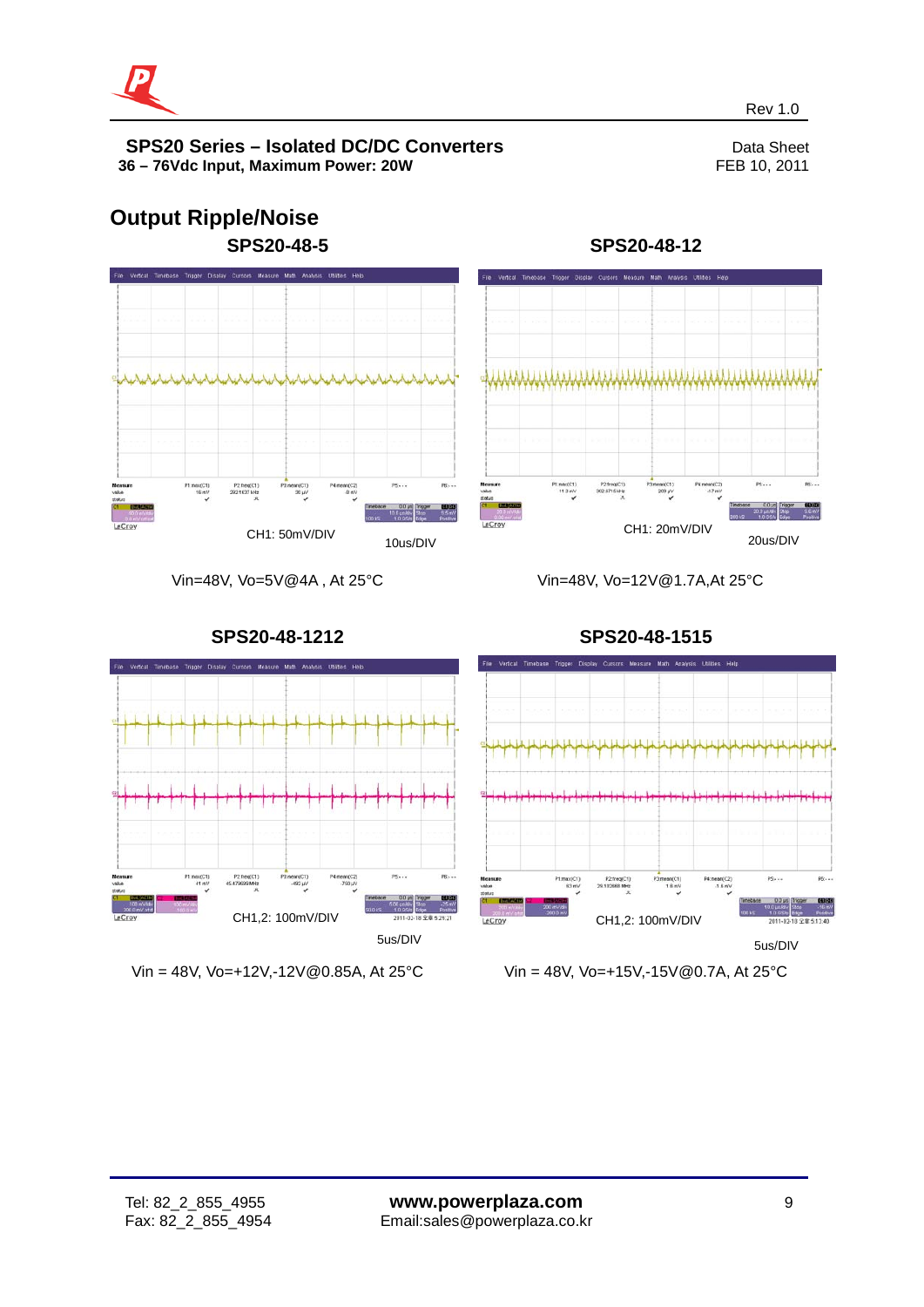

## **Output Load Transient Response**

(Dynamic load change from 50% to 100% of full load)

**SPS20-48-5**

# P2 freq(C1) 4.mean(C2)<br>20 ml ean(C1)<br>-2.5 mV CH1: 200mV/DIV 2ms/DIV CH1: 500mV/DIV 2ms/DIV

Vin=48V, Vo=5V@4A , At 25°C

**SPS20-48-1212**

-<br>File Vertical Timebase Trigger Display Cursors Measure Math Analysis Utilities He

P2 freq(C1)

CH1

CH2

ean(C1)<br>-5.2 mV

Vin = 48V, Vo=+12V,-12V@0.85A, At 25°C

CH1,2 : 200mV/DIV

1.max(C1)<br>266 mV

revenues and the contract of the contract of the contract of the contract of the Rev 1.0  $\sim$ 



P4 mean(C2<br>24 ml



2ms/DIV

Vin=48V,Vo=+15V,-15V@0.7A, At 25°C

## **SPS20-48-12**

ī

2ms/DIV

2011-02-18 全車 5:27:20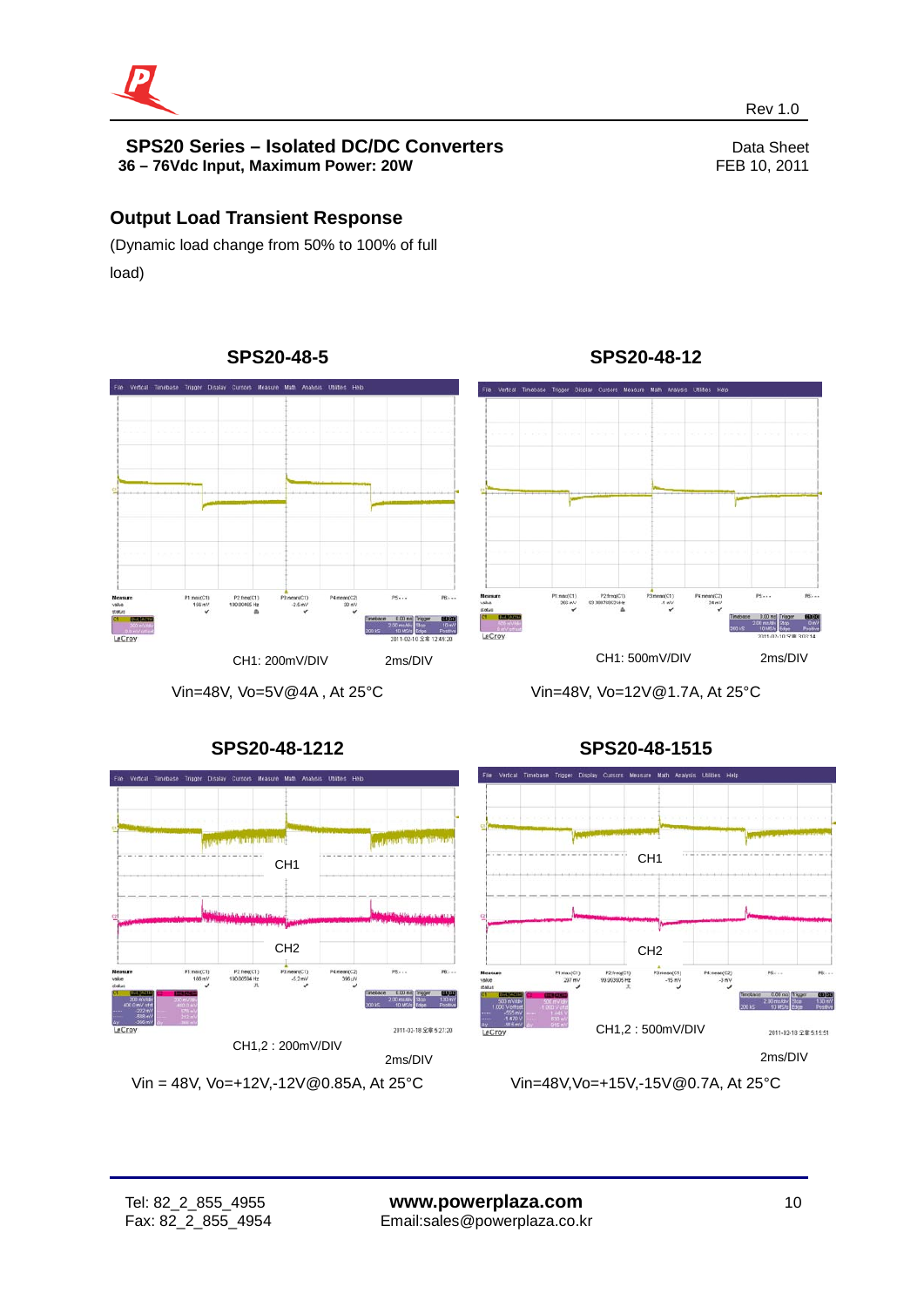

## **TEST Configurations Input Reflected Ripple Current Test**



## **Output ripple and noise Test**



\* Conductor from Vout-pins to capacitors = 50mm (1.97in)

## **Output Voltage and Efficiency Test**



\*All measurements are taken at the module terminals when Socketing, place Kelvin connections at module terminals to Avoid measurement errors due to socket contact resistance **Efficiency** 

$$
\eta = \left(\frac{[V_{O}(+) - V_{O}(-)] \times I_{O}}{[V_{in}(+) - V_{in}(-)] \times I_{in}}\right) \times 100\%
$$

#### **Thermal Considerations**

SPS20 series has wide operating temperature range from -20°C to +85°C.

However, it should be required a enough air flow for more reliable operation. Output derating curve provide designers with a quantity of a current under the desired ambient temperature and velocity of a airflow



If the device is installed in a system, the device's temperature of point A should be checked if does not exceed specified temperature as below. Please make sure that the ambient temperature does not exceed 85°C.



| Output | <b>20W</b>      |  |  |
|--------|-----------------|--|--|
| Temp   | $100^{\circ}$ C |  |  |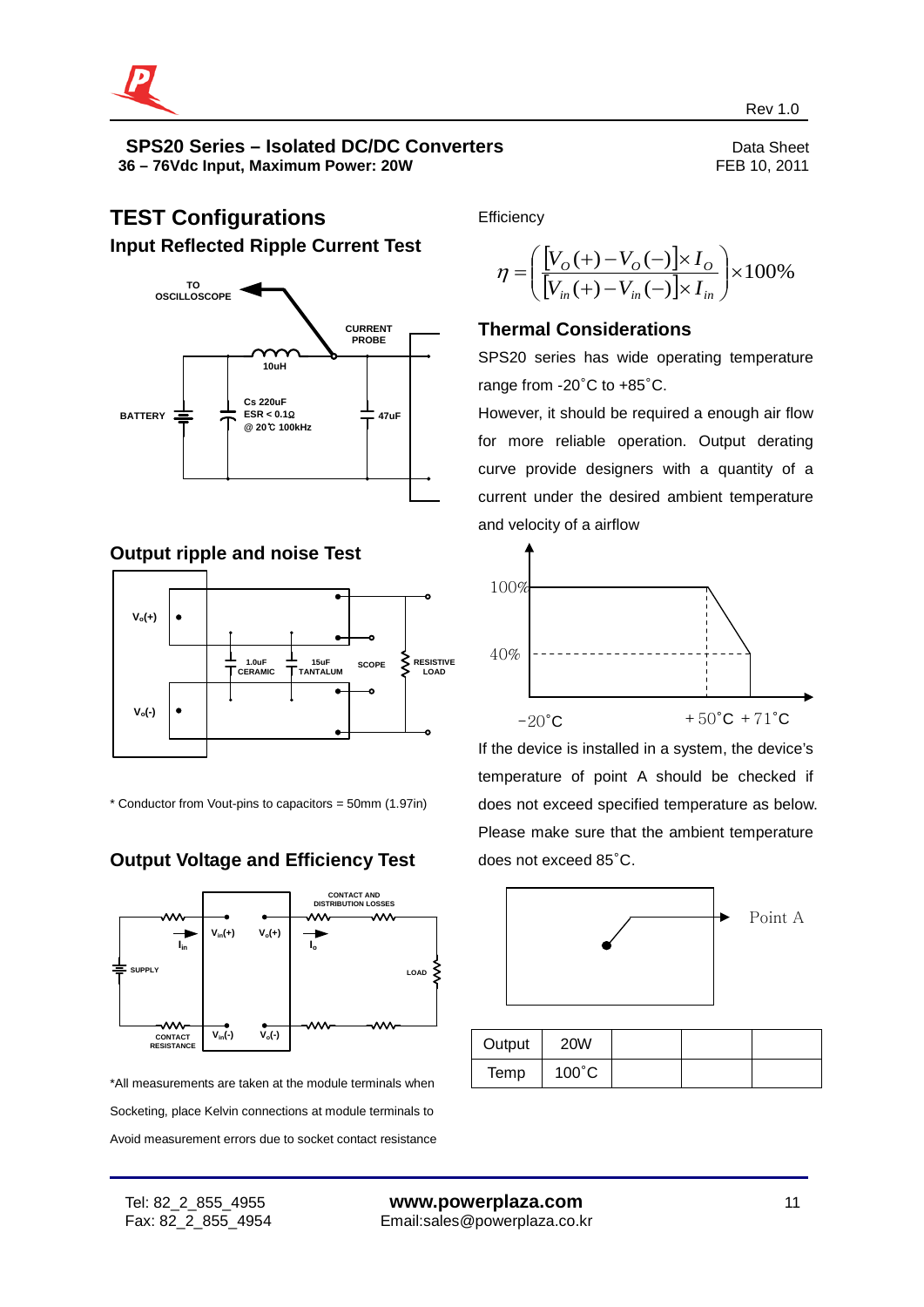

## **Feature Description**

#### **Input Fuse**

SPS20 series has not built in internal fuse. Therefore in order to ensure protection and safety fuses should be used at input line of converter

We recommend to use a slow blow type fuse with a typical value of about twice the maximum input current, calculated at low line with the converter minimum efficiency.

## **Input Reverse-polarity voltage protection**

Input reverse voltage protection has not built in this product.

So, you can set up a circuit externally as described below if necessary



### **Input Output Filter**

SPS series have an internal input filter. To minimize the ripple and noise of the input voltage, additional external capacitor is required  $(10uF - 680uF)$ 

To reduce a output ripple and noise, external capacitor is required at the output of the device

## **Remote ON/OFF Control (CNT)**

revenues and the contract of the contract of the contract of the contract of the Rev 1.0  $\sim$ 

By using CNT pin you can control the output without turning the input power on or off. If you need not this function short CNT Pin to –Vin.

| CNT Level for -Vin | <b>OUTPUT</b> |  |  |
|--------------------|---------------|--|--|
| Open               | OFF           |  |  |
| Short              | ON            |  |  |

## **Output voltage variation (Trim)**

Output Voltage adjusted by using trim pin within  $±10%$  of output voltage.

Use of trim function can cause the output power to increase, so you should not use beyond the SPS's specified output power rating



| Output voltage | VR               | R1                | R <sub>2</sub> |
|----------------|------------------|-------------------|----------------|
| 3.3V           | 500 <sup>°</sup> | $1k\Omega$        | 560Q           |
| 5V             | $1k\Omega$       | $1k\Omega$        | 680Q           |
| 12V            | $1k\Omega$       | 3.9k <sub>2</sub> | 680Q           |
| 15V            | $1k\Omega$       | 5.6k              | 750Ω           |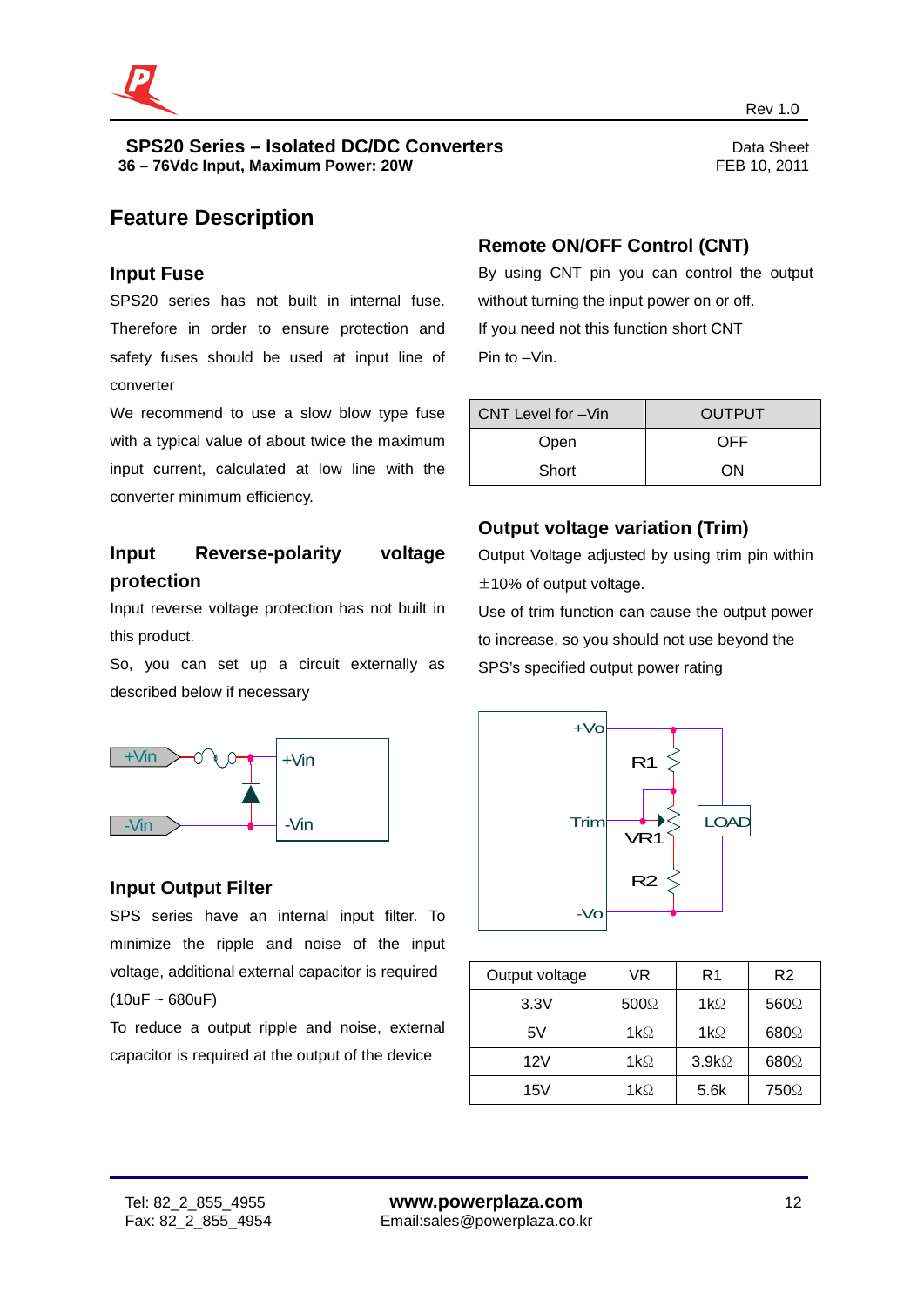

### **Over current Protection(OCP)**

SPS series built in over current protection circuit Which operates when the output current is over 105% of rating and automatically recovers when over current condition is removed

If load is connected to a inductive or constant current load such as lamp of motor, output may not start up.

## **Over Voltage Protection(OVP)**

SPS series has not built in overvoltage protection circuit. So, you need to set up a circuit externally which can protect the over voltage if necessary.

## **Soldering Information**

The product is intended for through hole mounting in a PCB, When wave soldering is used, the temperature on the pins is specified to maximum 260°C for maximum 10 seconds when hand soldering, care should be taken to avoid direct contact between the hot soldering iron tip and the pins for more than a few seconds in order to prevent overheating.

#### **EMI Characteristic (conducted Emission)**

In order to reduce conducted noise install an external input filter as shown in below.



| Model      | $\overline{1}$ | C1   | C <sub>2</sub> | C <sub>3</sub> , C <sub>4</sub> |
|------------|----------------|------|----------------|---------------------------------|
| Number     |                |      |                |                                 |
| SPS20-24-5 | 3mH            | 22uF | 100uF          | 222                             |
| SPS20-48-5 | 2mH            | 22uF | 100uF          | 222                             |

Complies with CISPR 22 CLASS B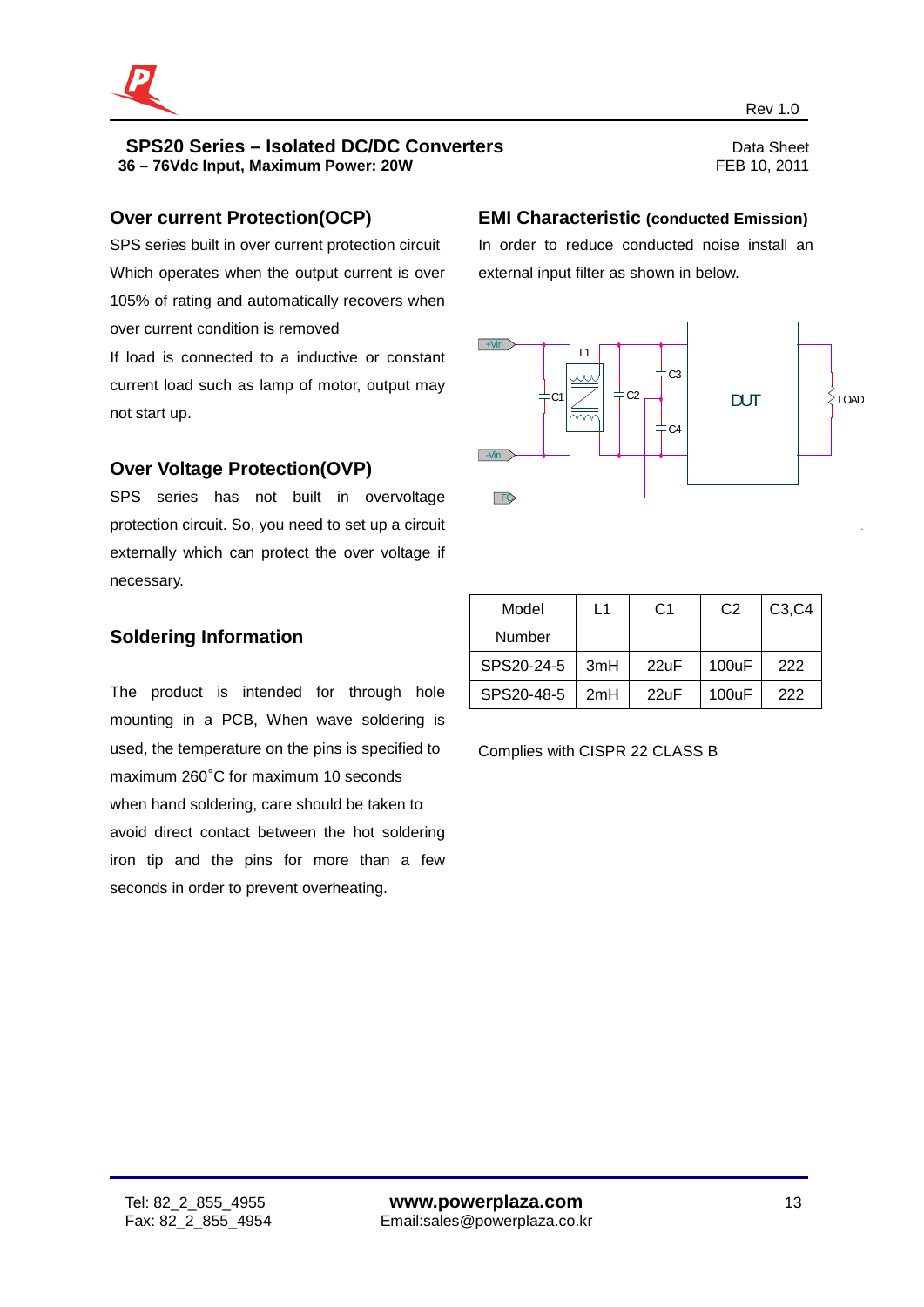

## **Pin assignments**



revenues and the contract of the contract of the contract of the contract of the Rev 1.0  $\sim$ 

## Single Output

| PIN NO         | <b>NAME</b> | <b>FUNCTION</b>                           |  |  |
|----------------|-------------|-------------------------------------------|--|--|
|                | $+V$ in     | Positive terminal for 48V                 |  |  |
| $\overline{2}$ | -Vin        | Negative terminal for 48V                 |  |  |
| 3              | <b>CNT</b>  | Logic signal reference to Vin to Turn the |  |  |
|                |             | converter ON/OFF                          |  |  |
| 4              | Trim        | Output voltage variation                  |  |  |
| 5, 6           | -Vout       | Negative terminal for Vout                |  |  |
| 7, 8           | $+$ Vout    | Positive terminal for Vout                |  |  |

## Dual Output

| PIN NO         | <b>NAME</b> | <b>FUNCTION</b>                           |  |  |
|----------------|-------------|-------------------------------------------|--|--|
|                | $+V$ in     | Positive terminal for 48V                 |  |  |
| $\overline{2}$ | -Vin        | Negative terminal for 48V                 |  |  |
| 3              | <b>CNT</b>  | Logic signal reference to Vin to Turn the |  |  |
|                |             | converter ON/OFF                          |  |  |
| 4              | -Vout       | Negative terminal for Vout                |  |  |
| 5              | No Pin      |                                           |  |  |
| 6              | <b>COM</b>  |                                           |  |  |
| 7              | No Pin      |                                           |  |  |
| 8              | +Vout       | Positive terminal for Vout                |  |  |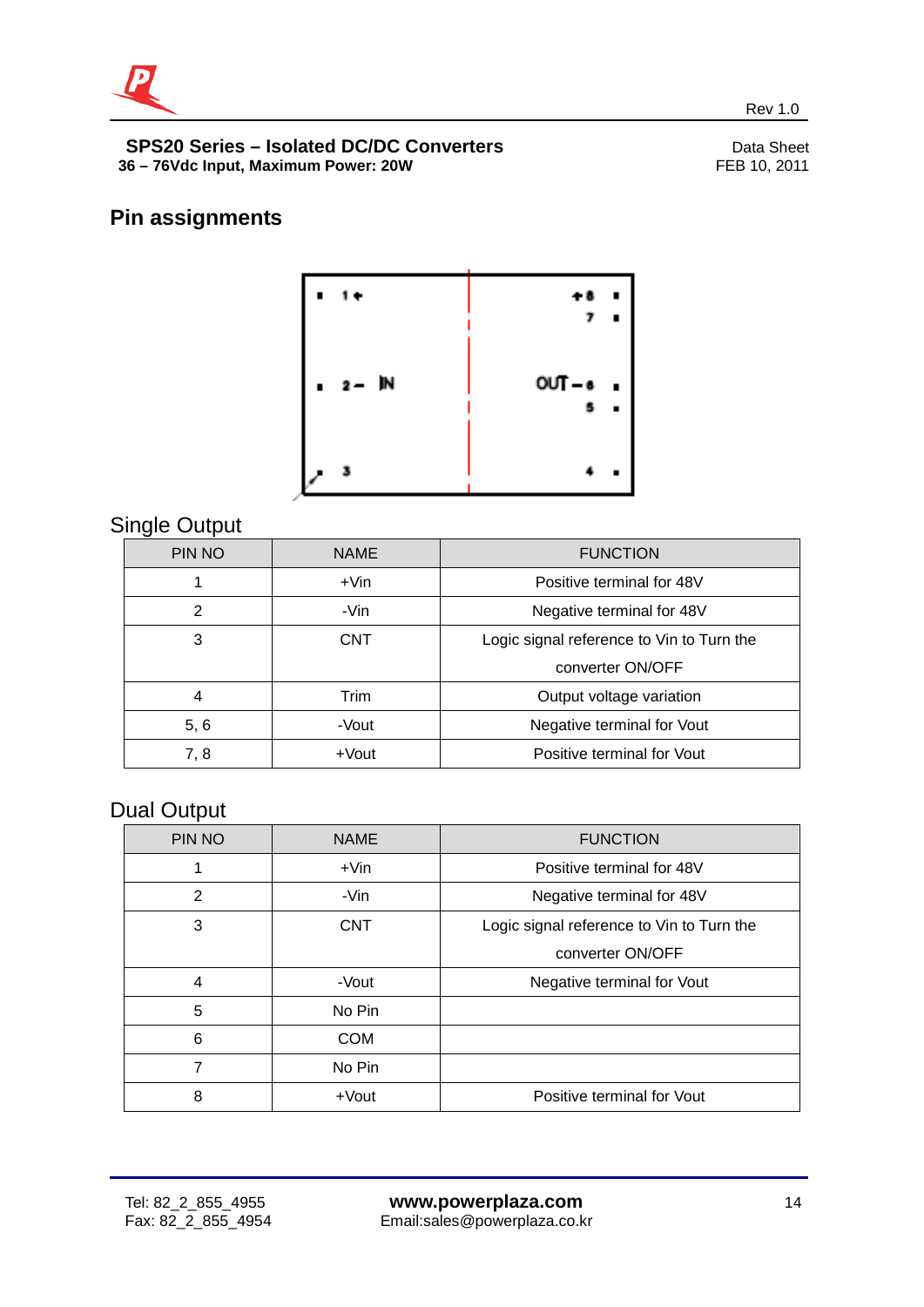

## **Mechanical Specification**



All dimensions are inches and mm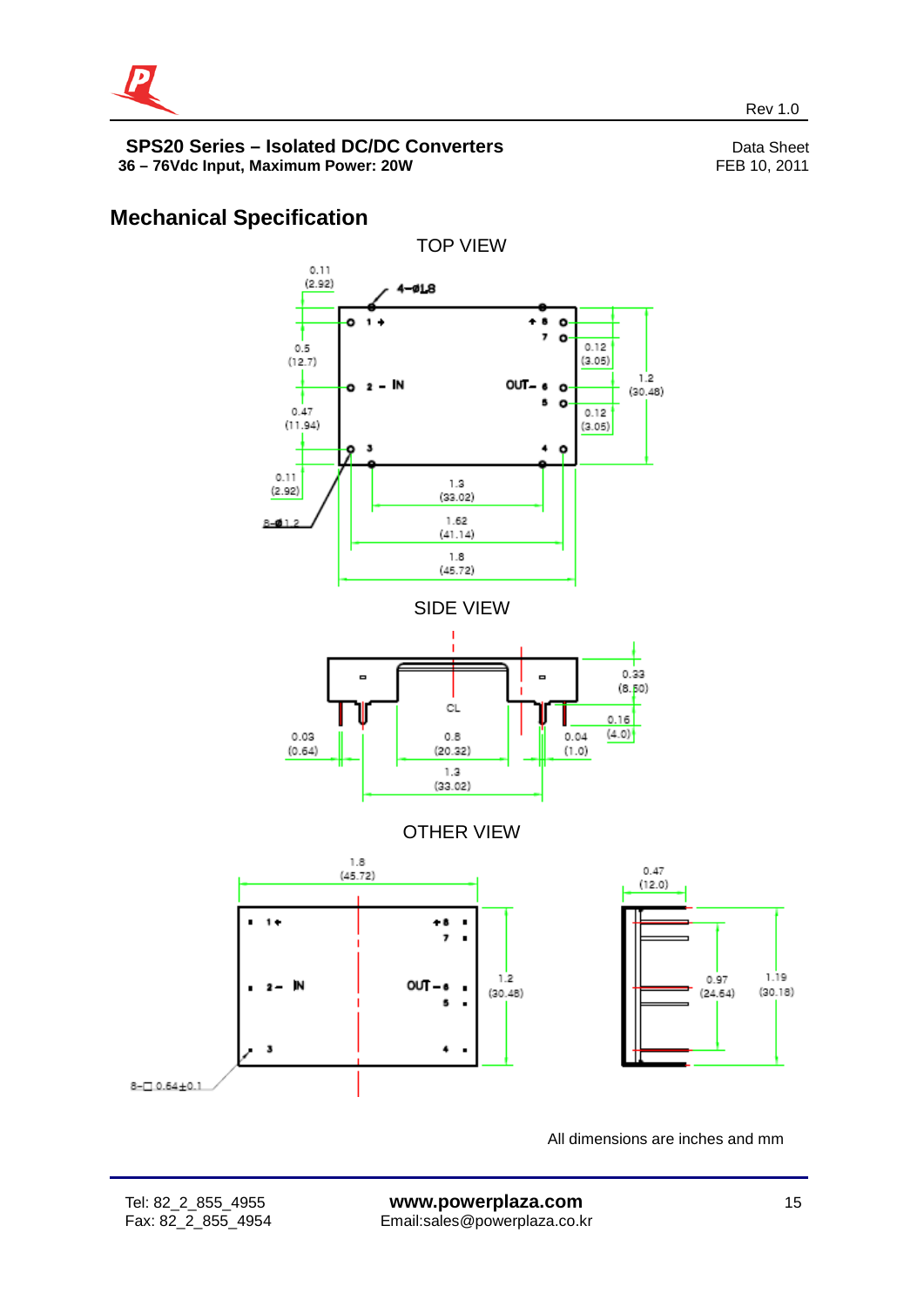

## **Ordering Information**

|            | Output1,     | Maximum    | Ripple & Noise | Efficiency | Model         |
|------------|--------------|------------|----------------|------------|---------------|
|            | Output2      | Power      | Typ.           | Typ.       | <b>Number</b> |
| $18 - 36V$ | 3.3V@4A      | 13.2W      | 50mVp-p        | 86%        | SPS20-24-3R3  |
|            | 5V@4A        | <b>20W</b> | 50mVp-p        | 88%        | SPS20-24-5    |
|            | 12V@1.7A     | 20.4W      | 120mVp-p       | 90%        | SPS20-24-12   |
|            | 15V@1.4A     | 21W        | 150mVp-p       | 89%        | SPS20-24-15   |
|            | +12V@850mA,  | 20.4W      | 120mVp-p       | 89%        | SPD20-24-1212 |
|            | -12V@850mA   |            |                |            |               |
|            | +15V@680mA,  | 20.4W      | 150mVp-p       | 89%        | SPD20-24-1515 |
|            | -15V@680mA   |            |                |            |               |
| $36 - 76V$ | 3.3V@4A      | 13.2W      | 50mVp-p        | 86%        | SPS20-48-3R3  |
|            | 5V@4A        | <b>20W</b> | 50mVp-p        | 87%        | SPS20-48-5    |
|            | 12V@1.7A     | 20.4W      | 120mVp-p       | 89%        | SPS20-48-12   |
|            | 15V@1.4A     | 21W        | 150mVp-p       | 89%        | SPS20-48-15   |
|            | +12V@850mA,  | 20.4W      | 120mVp-p       | 88%        | SPD20-48-1212 |
|            | $-12V@850mA$ |            |                |            |               |
|            | +15V@680mA,  | 20.4W      | 150mVp-p       | 89%        | SPD20-48-1515 |
|            | -15V@680mA   |            |                |            |               |